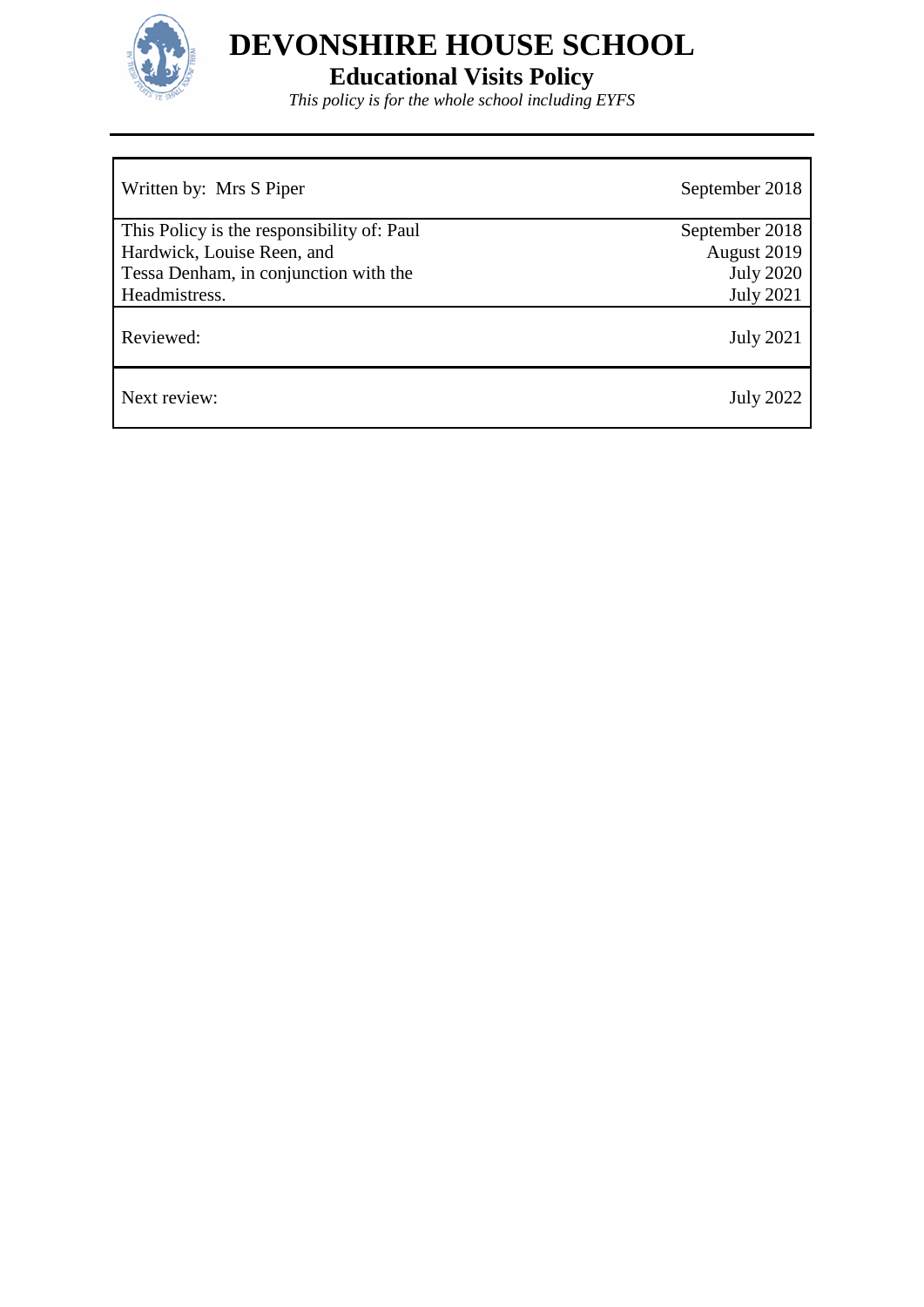## **CONTENTS**

|                  | Introduction               | 3  |
|------------------|----------------------------|----|
|                  | Roles and Responsibilities | 3  |
| 1.               |                            |    |
| 2.               |                            |    |
| 3.               |                            |    |
| $\overline{4}$ . |                            |    |
| 5.               |                            |    |
| 6.               |                            |    |
| 7.               |                            |    |
| 8.               |                            |    |
| 9.               |                            |    |
| 10.              |                            |    |
| 11.              |                            |    |
| 12.              |                            |    |
| 13.              |                            |    |
|                  | Appendix - Forms           | 12 |
|                  |                            |    |
|                  |                            |    |
|                  |                            |    |
|                  |                            |    |
|                  |                            |    |
|                  |                            |    |
|                  |                            |    |
|                  |                            |    |
|                  |                            |    |
|                  |                            |    |
|                  |                            |    |
|                  |                            |    |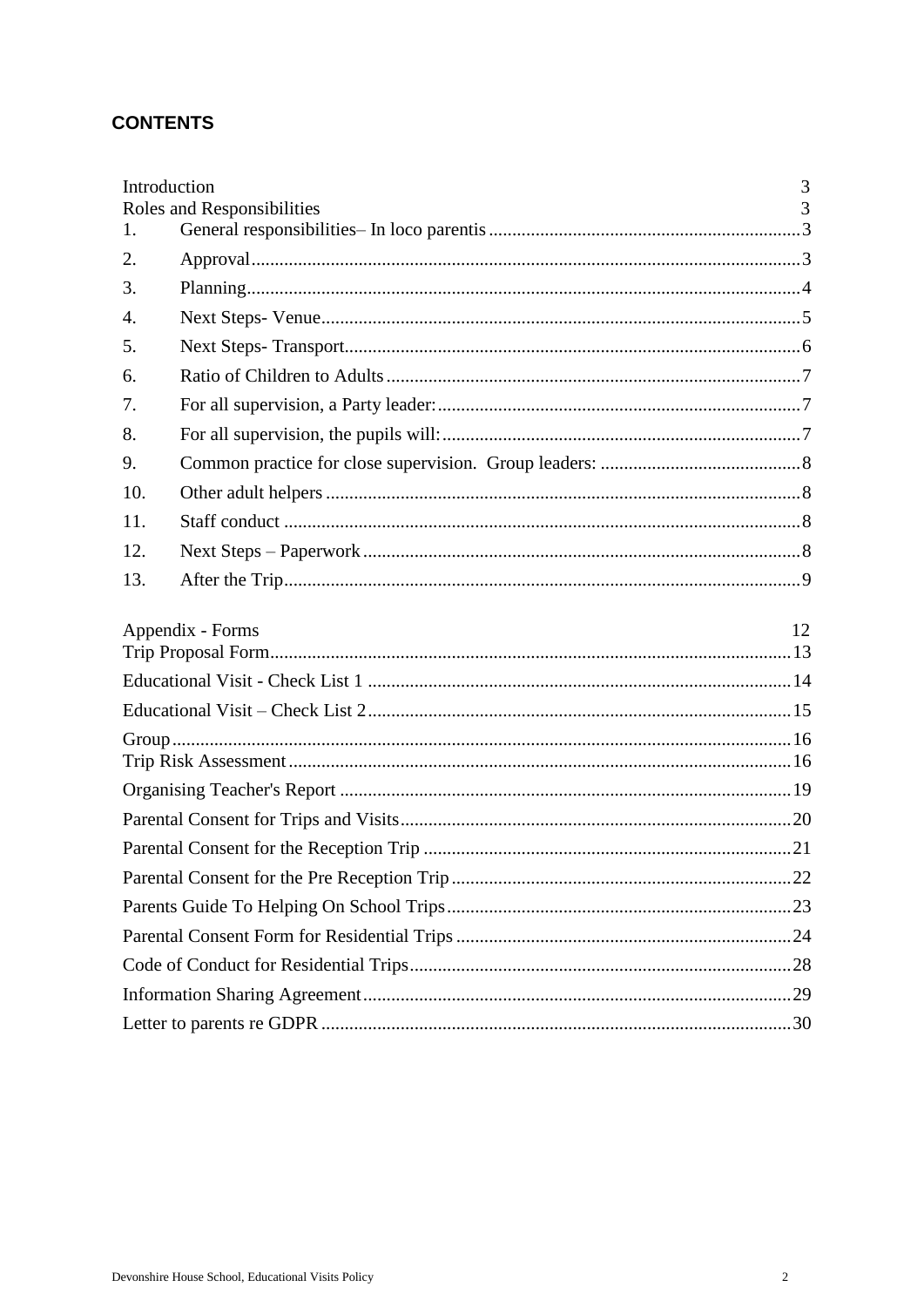## <span id="page-2-0"></span>**Introduction**

Devonshire House Prep School is situated just North of Central London, surrounded by fascinating places of historical, geographical, cultural and educational interest. The School recognises the need for its pupils to learn to enjoy such sites and to learn from visits to suitable venues.

Every class from Pre Reception goes on two educational visits each term. In order to make sure that the children derive maximum benefit from these it is important that there safety is considered at all times and that the policies detailed here are carefully followed.

This policy has been written with due regard to the DfE guidance 2014, *Health and Safety Advice on Legal Duties and Powers for Local Authorities, Head teachers, Staff and Governing Bodies.*

## <span id="page-2-2"></span><span id="page-2-1"></span>**Roles and Responsibilities**

1. General responsibilities– In loco parentis

When a trip organiser takes a group away from school, he or she is "in loco parentis" (in the place of a parent). The duty of care expected is that of a person exhibiting the responsible, mental qualities of a prudent parent in the circumstances of a 'school' life, not in his or her home. This duty is continuous during the whole period of the visit and cannot be delegated to anyone else, even if other adults have been given specific tasks to undertake.

The concept of "in loco parentis" applies to all pupils of the school. Parental consent is required for off-site activities for all pupils in EYFS. For all others a generic trip consent form will be sent out to parents at the beginning of the academic year on Firefly for them to sign (see CONSENT LETTER - appendix 6). Replies will be collated by the office and a register kept This consent form will cover all trips where pupils go off site during normal school hours as set out in the termly calendars. Parents should, however, be aware of the trip and of the fact that their child will be off site and of any necessary safety measures being taken. This can be in the form of a message sent via Firefly, a letter home or a note in the Newsletter. For all overnight trips or trips abroad, separate consent forms will be required. A separate consent form will also be required for all trips not on the calendar. Please remember no child will be allowed to go on such a trip/visit without receipt of a signed form on Firefly. Telephone confirmation is not acceptable.

On the consent form there will also be a section requesting permission to provide hypoallergenic sun cream to the children should it be necessary on a school trip.

The age of the pupil, and the nature and location of the activity in which the pupil is taking part are factors in determining the degree of supervision required.

<span id="page-2-3"></span>2. Approval

Outline approval for all visits should be sought from the appropriate Deputy Head before planning a trip. For this staff should use the Trip Proposal form (see appendix 1 amended 1.9.18).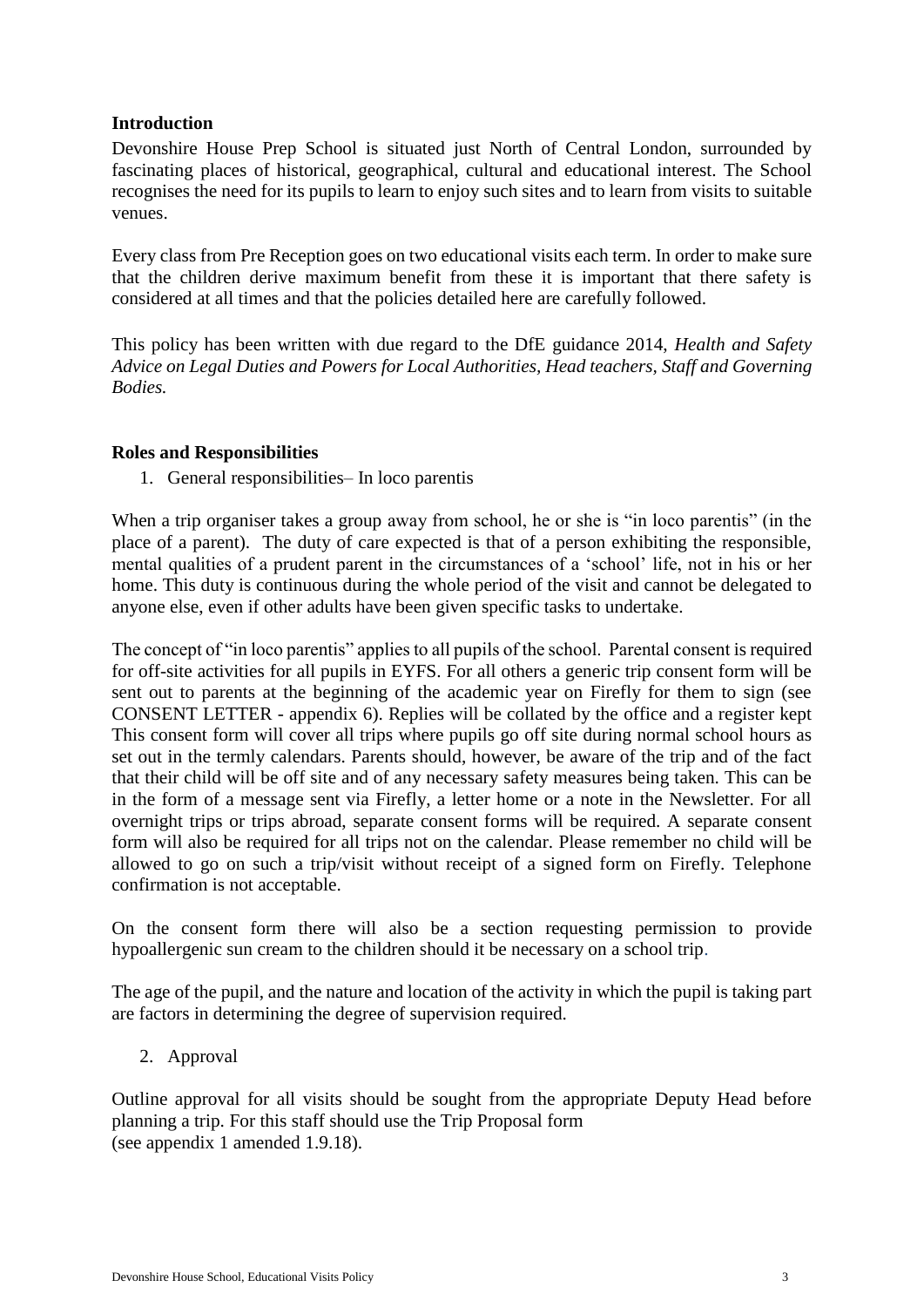When planning an activity involving caving, climbing, trekking, skiing or water sports, the school must currently check that the provider holds a licence as required by the Adventure Activities Licensing Regulations 2004 (for England, Scotland and Wales).

## <span id="page-3-0"></span>3. Planning

Whether the visit is to a local park, museum, a residential stay in the UK or abroad, or an adventure activity, it is essential that formal planning take place. This planning should not only include the objectives for the visit, the structured organisation, information to pupils and parents, finance and so on, but an assessment of the dangers and difficulties which may arise and making plans to reduce those risks. A written risk assessment is not necessary for every activity, however, where a risk assessment is carried out significant findings should be recorded and the mitigating measures applied. All new trips/venues must be visited and risk assessed. The relevant Deputy Head should be consulted where advice is needed.

The U/S, J/S and the Early Years will plan ahead and prepare a schedule of visits for each term.

When planning should begin will depend upon the nature of the visit.

- The factors affecting planning are:
- The learning objectives
- The 'transport' type
- Numbers of pupils, and hence staff ratios involved and parents where necessary
- The type of anticipated activity
- The cost

Please note that in your initial planning, members of staff going on a trip should be identified and communicated to the relevant Deputy Head immediately so that cover can be arranged. In the Upper School, this should be to the Assistant Deputy Head Curriculum and Tracking. If for any reason changes are made then these should be communicated to the appropriate Deputy Head.

Also when planning a visit keep the following in mind: Dates:

- Availability of the venue (winter closure)
- Other seasonal conditions
- The School calendar i.e. other school events and fixed dates (Exams)
- Religious holidays where pupils might be away
- Travel issues could Friday travel on motorways create timing difficulties?
- Length of visit (use of weekends and holiday periods may be necessary)

#### Duration:

- Age of the pupils
- Type of visit and outcomes desired
- Distance from school
- Cost
- Availability of the venue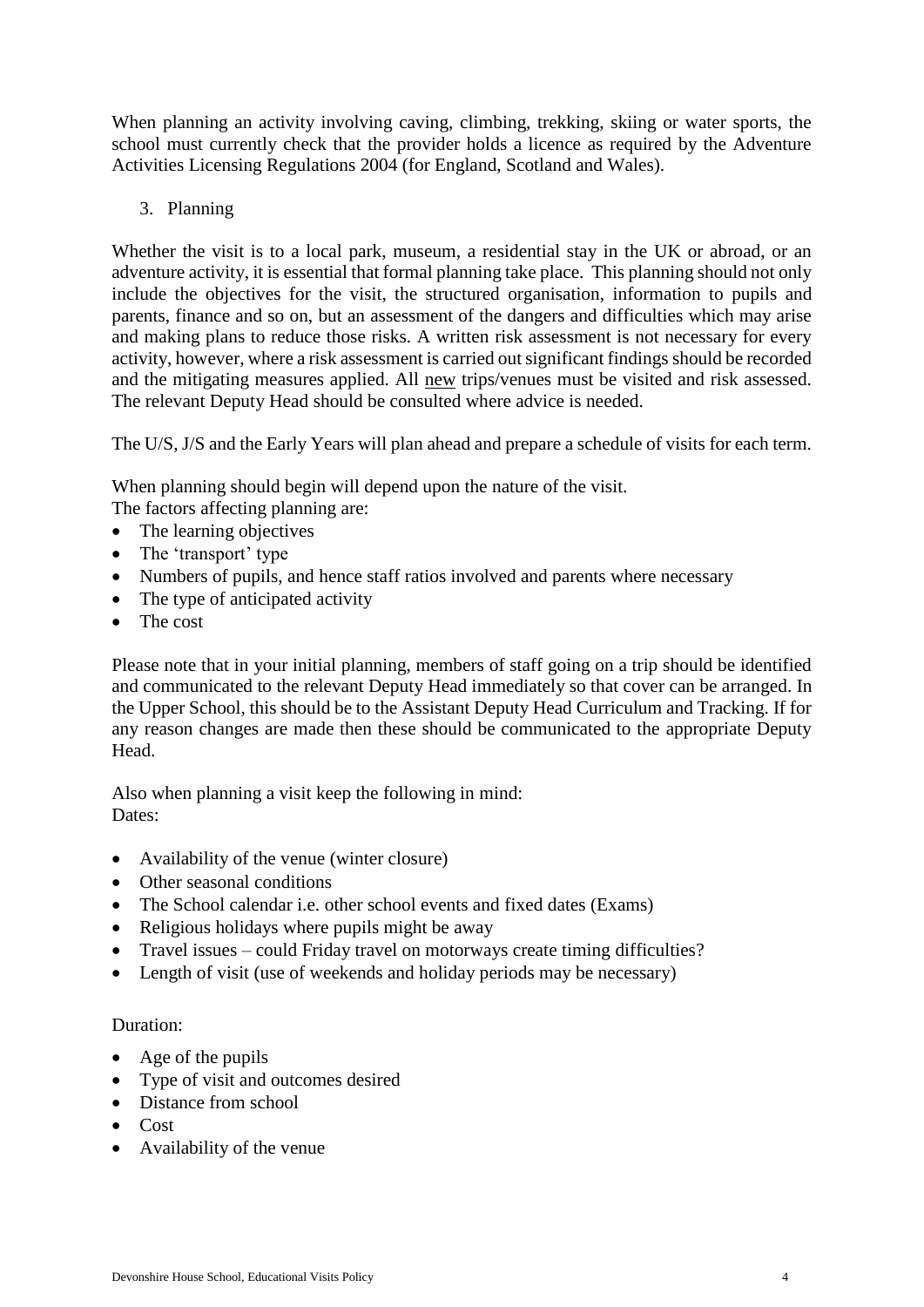## Please note:

If return to school is to be past 3.30pm then a trip group must be set up on SIMS 2 days prior to leaving so that messages can be relayed to parents via Firefly if needed.

## Venue:

- Availability
- Suitability for activity to support the outcomes of the activity or visit, and quality of venue
- $\bullet$  Accessibility transport and needs of pupils
- Age of pupils
- Distance of venue from school
- Experience of pupils
- Health and Safety procedures
- Accommodation (if necessary)
- <span id="page-4-0"></span>• Disabled access
	- 4. Next Steps- Venue

An exploratory visit of the venue is necessary if it is a new venue or the trip has not been run for more than three years:

- Ensuring at first-hand that the venue is suitable to meet the aims and objectives of the activity or visit
- To receive advice from the manager of the venue
- To assess potential areas and levels of risk, and to ascertain if the venue has made recent risk assessments
- To identify what emergency arrangements the venue has in hand.
- To establish if appropriate facilities are available
- To establish if there is suitable access for people with disabilities
- To ensure that the venue can provide for the needs of the pupils and the staff, which include catering, cover if wet, first aid, toilets, rest rooms, souvenir shop (not all these are necessary, but worth knowing about)
- To become familiar with the area and the terrain before taking a group of pupils there

If a trip /visit is regularly on the annual calendars, a previous risk assessment may be used, however, the teacher organising the visit must ascertain whether there have been any 'significant changes' since the previous trip e.g. change of coach drop of point or other facilities. Additions or amendments to a previous risk assessment may be made by using other means.

These will include:

• Contacting the organisers /venue by letter, by telephone or email to ask specific questions. The response must be written or in printed form, so that there is proof of the advice you have received.

All risk assessments should be completed on standard forms (see appendix 4 amended 1.9.18).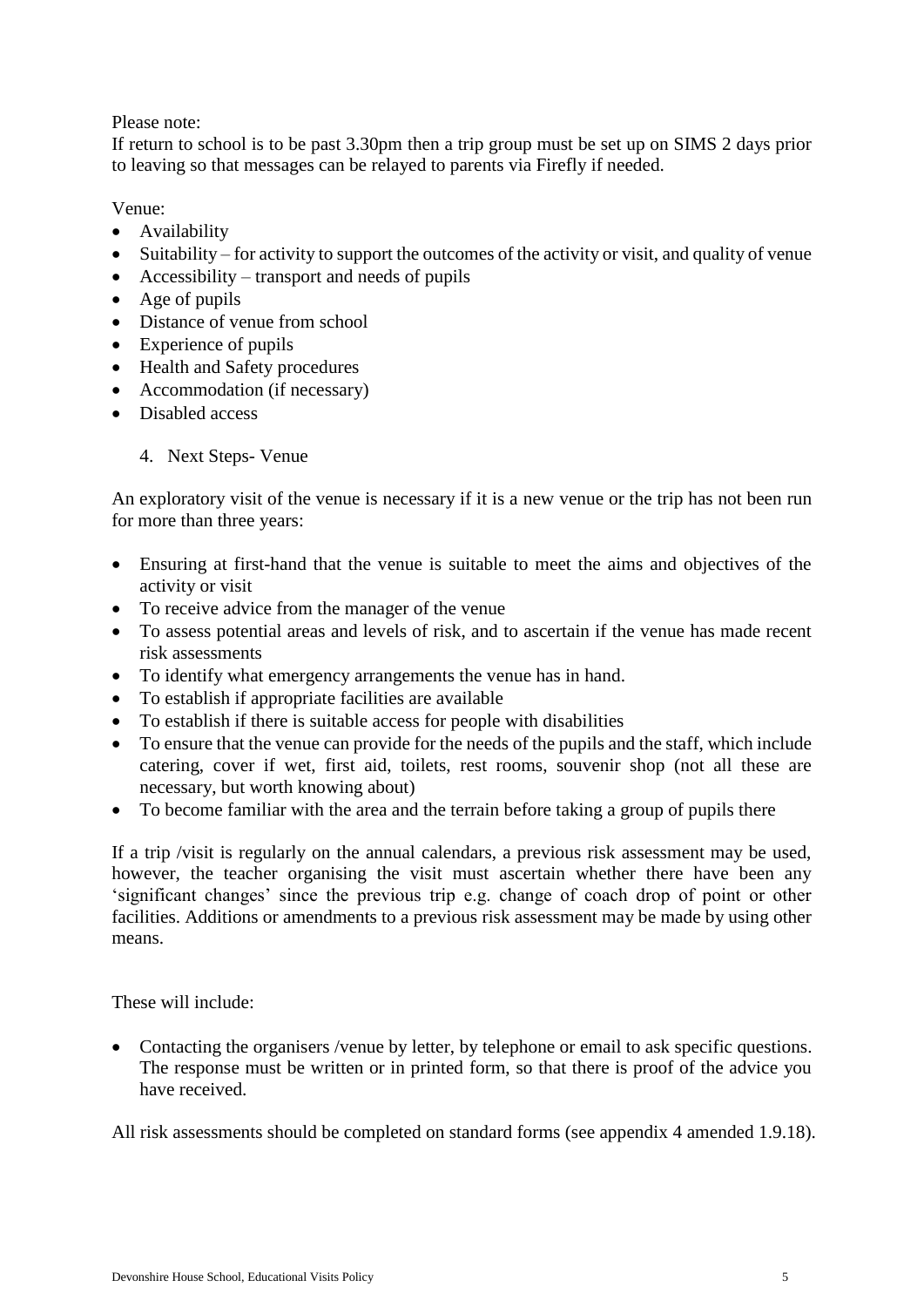### <span id="page-5-0"></span>5. Next Steps- Transport

Many variables affect decisions relating to transport on educational visits.

COACH TRAVEL is often the simplest form of travel. Reservations should be written and confirmation should also be in writing and include precise place and time of departure and return, destination and route details. The position of the emergency door should be checked. Only coach companies that are compliant may be used for school trips (see compliance request form).

Those prone to travel sickness should be seated near the front of the coach and necessary precautions taken for the incidence of this malady. Where possible toilet and refreshment stops should be planned in advance after consultation with the driver. Similar accident avoiding precautions apply here as to other forms of transport.

Coaches must not move off unless instructed to do so by the member of staff in charge. All children and staff should be seated before the coach moves off. Staff should only get out of their seats in an emergency. As stated in our policy '**Teachers must sit amongst the children so that they can be properly supervised'**, this will reduce the need for staff having to move very far from their seats in this instance.

On the coach, seat belts must be worn by all. Children must sit back in their seats and talk quietly to the person beside them. They are not allowed to get up until the coach has stopped and their teacher tells them to do so. An adult should always stand beside the coach door before the children leave the coach to direct the children to line up in a safe place. Children must never be allowed to enter or leave the coach on the traffic side.

UNDERGROUND travel has advantages but obvious snags to anyone unfamiliar with the system. Free travel on tubes and buses is available for children if booked at least two weeks in advance from TFL. On escalators, one teacher should supervise getting on, with another at the rear to supervise any stragglers when getting off. On platforms, adequate control is essential. Where group sub-division into compartments is necessary, this should be pre-arranged so that each person knows, as far as possible, to which subgroup he / she belongs in the event of a split. All pupils and certainly sub-group supervisors should know the destination station, the intermediate stations and, if possible, the station beyond the destination, in case anyone fails to get off in time It is advisable for all participants to have some form of identity in case of accidental separation. At some stations there are differing size gaps between the platform and the train. Getting on and off the train must be managed carefully. This will require a member of staff with one foot on the train and one on the platform telling the children to 'mind the gap' and guiding them on and off. For trips in to the centre of London, the current security level will be assessed by the Head and a decision made as to the type of transport to be used or whether the trip goes ahead at all.

## RUSH HOUR TRAVEL SHOULD BE AVOIDED

WALKING can be a safe and sensible option when visiting local amenities. Children should walk in a crocodile in pairs, younger children holding hands, and should be carefully supervised by an adequate number of staff. Our youngest children should practise walking in this way before their first trip. Adults walk road side and wear the school high visibility vests. Unless the children are separated in to smaller groups, with members of staff supervising each group, the lead group should not cross until others have caught up and are ready to cross.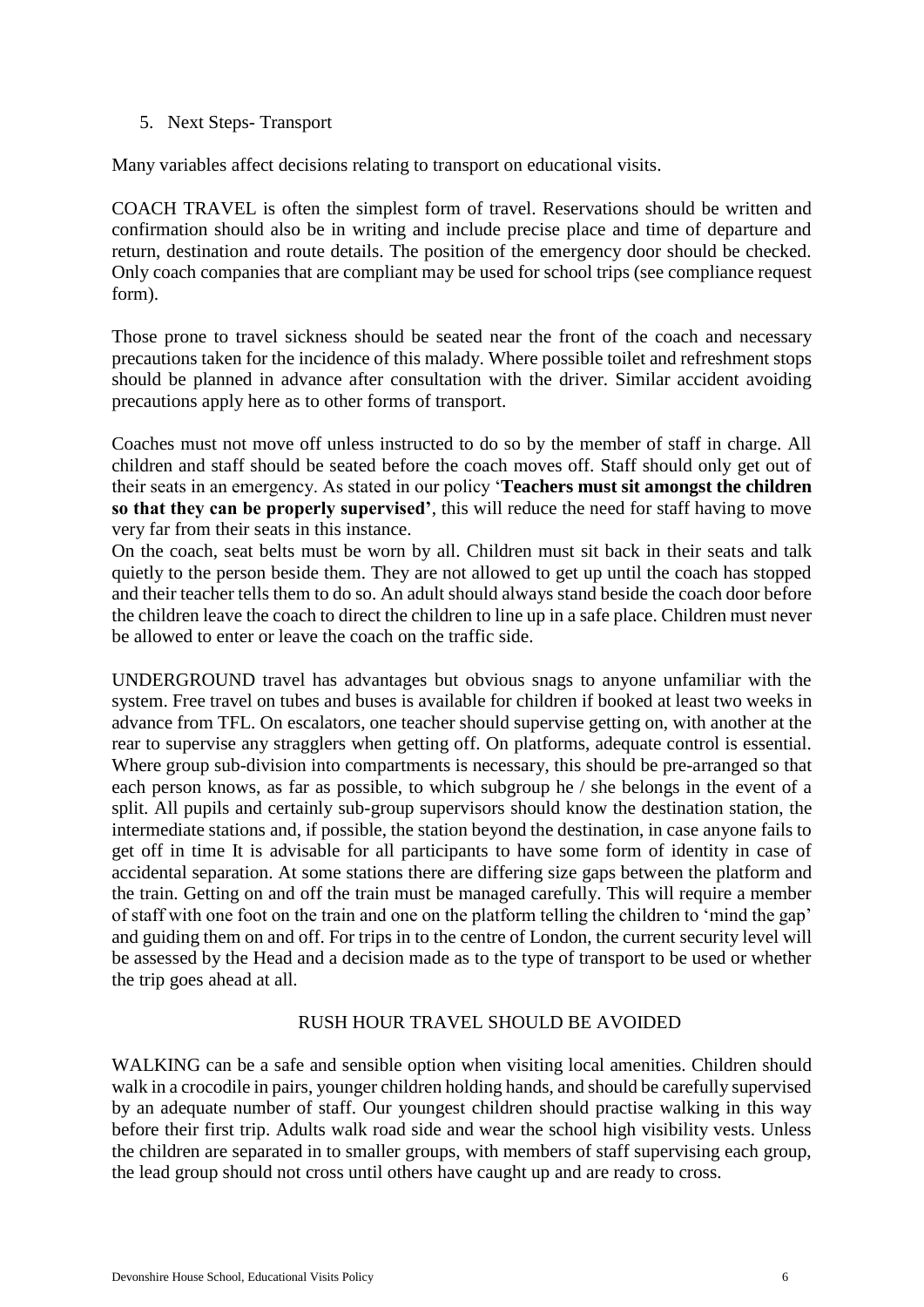A member of staff must always supervise children crossing roads.

Next Steps- Staff, Including Volunteer Parents

At times, the organising teacher or Party Leader will manage the group as a whole. For many activities it is better for the children to be in small groups, each with a group leader. It is important that all staff and volunteer parents have been fully briefed and have seen the risk assessment.

<span id="page-6-0"></span>6. Ratio of Children to Adults

There is no clear legal requirement but the School requires the following ratios:

- Pre Reception 1 adult to 4 children
- Reception 1 adult to 4 children
- Junior School 1 adult to 6 children
- Upper School 1 adult to 8 children for off site visits where close supervision is required
- 1 adult to 10 children when the children will be visiting a more contained venue
- 1 to 20 children with a minimum of 2 staff for games lessons.

For Upper School trips there should be a male and a female member of staff for mixed groups. If all boys there must be at least one male member of staff. If all girls there must be at least one female member of staff.

For all residential trips there should be at least three members of staff. Residential trips abroad will require a ratio of not less than 1 adult to 8 children.

<span id="page-6-1"></span>7. For all supervision, a Party leader:

- Is responsible for the safety of the whole group at all times including all staff and any parents
- May, where necessary, divided the whole party into smaller groups each with a Group leader
- Will have a clear plan of the activity to be undertaken and its educational objectives
- Needs to anticipate potential hazards, have a contingency plan and act when and where necessary
- Continuously monitors the appropriateness of the activity, the physical and mental condition of the group members and the suitability of the prevailing conditions.
- Needs to exercise appropriate control of the group
- Will have a clear understanding of the emergency procedures and be equipped to carry them out

<span id="page-6-2"></span>8. For all supervision, the pupils will:

- Know who their Group leader is at any given time and how to contact them
- Have been given clear, understandable and appropriate instructions
- Never be on their own
- Alert the Group leader if someone is missing or in difficulties
- Have a meeting place to return to, or an instruction to remain where they are, if separated
- Understand the expected standards of behaviour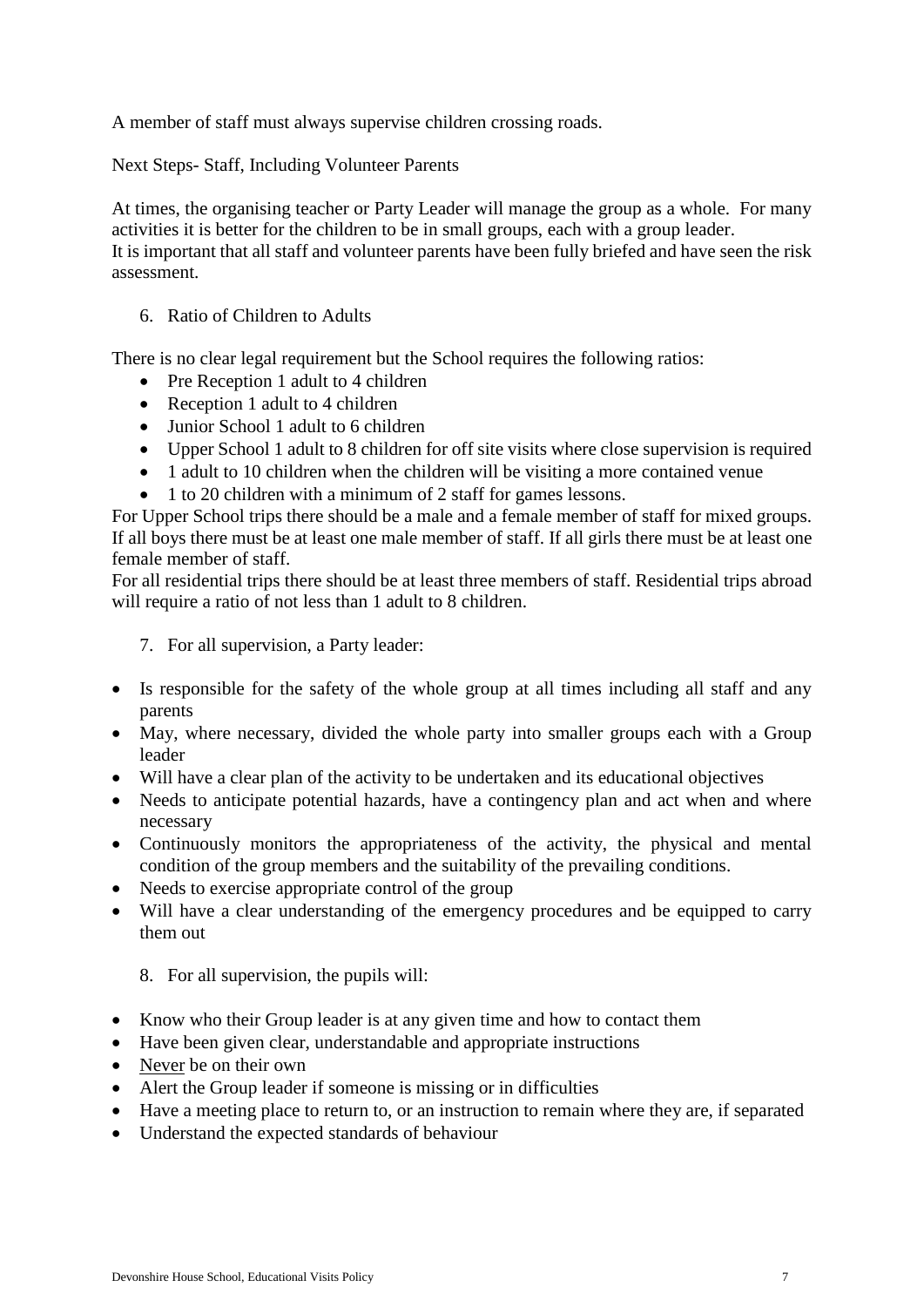Children known to be disorganised or to have behavioural issues must be clearly identified on the risk assessment and should not be under the supervision of a parent.

Children with specific educational, medical or other needs are also identified and consideration of issues related to their needs and disabilities must be given, including how reasonable adjustments can be made for these pupils. These children should also not be under the supervision of a parent.

- <span id="page-7-0"></span>9. Common practice for close supervision. Group leaders:
- Will have prior knowledge of the group
- Will carry a list of all group members
- Will have prior knowledge of the venue
- Will not normally be on their own
- Regularly check that the entire group is present. Visual checks for small groups  $\left\langle \langle 7 \rangle \right\rangle$  and a headcount for larger groups (7+)
- Have appropriate access to first aid
- Keep the school informed of progress as previously agreed

#### <span id="page-7-1"></span>10. Other adult helpers

These may include teaching assistants and parents. All helpers must have received clear instructions / training appropriate to the role they will be undertaking. They will operate under the supervision of the organising teacher or group leader. The role and responsibilities of a parent helper/s must be clearly explained and understood by all involved in the visit. Parent helpers should have the 'Guide to helping on trips' read to them prior to leaving school.

At least one adult must have an appropriate first aid certificate in first aid. If the trip is with Under 5s then the first aider must have training in Paediatric First Aid.

Any volunteer or helper on overnight trips must have full DBS clearance.

<span id="page-7-2"></span>11. Staff conduct

Staff are to act as ambassadors for the school and as role models to the children and should uphold the highest professional standards at all times.

As at all times, the health and safety of all the school members on a trip is of paramount importance and consequently, staff supervising children should not consume alcohol.

<span id="page-7-3"></span>12. Next Steps – Paperwork

#### Before the Trip

#### **Once the trip is confirmed by the Deputy Head:**

Order forms for coaches, venue and other expenses may be completed Confirm booking with venue and coaches, quote order number please.

#### **At start of term**

Ensure trip is on the calendar In the EYFS, confirm with Form / Class Teachers that all trip permission slips are in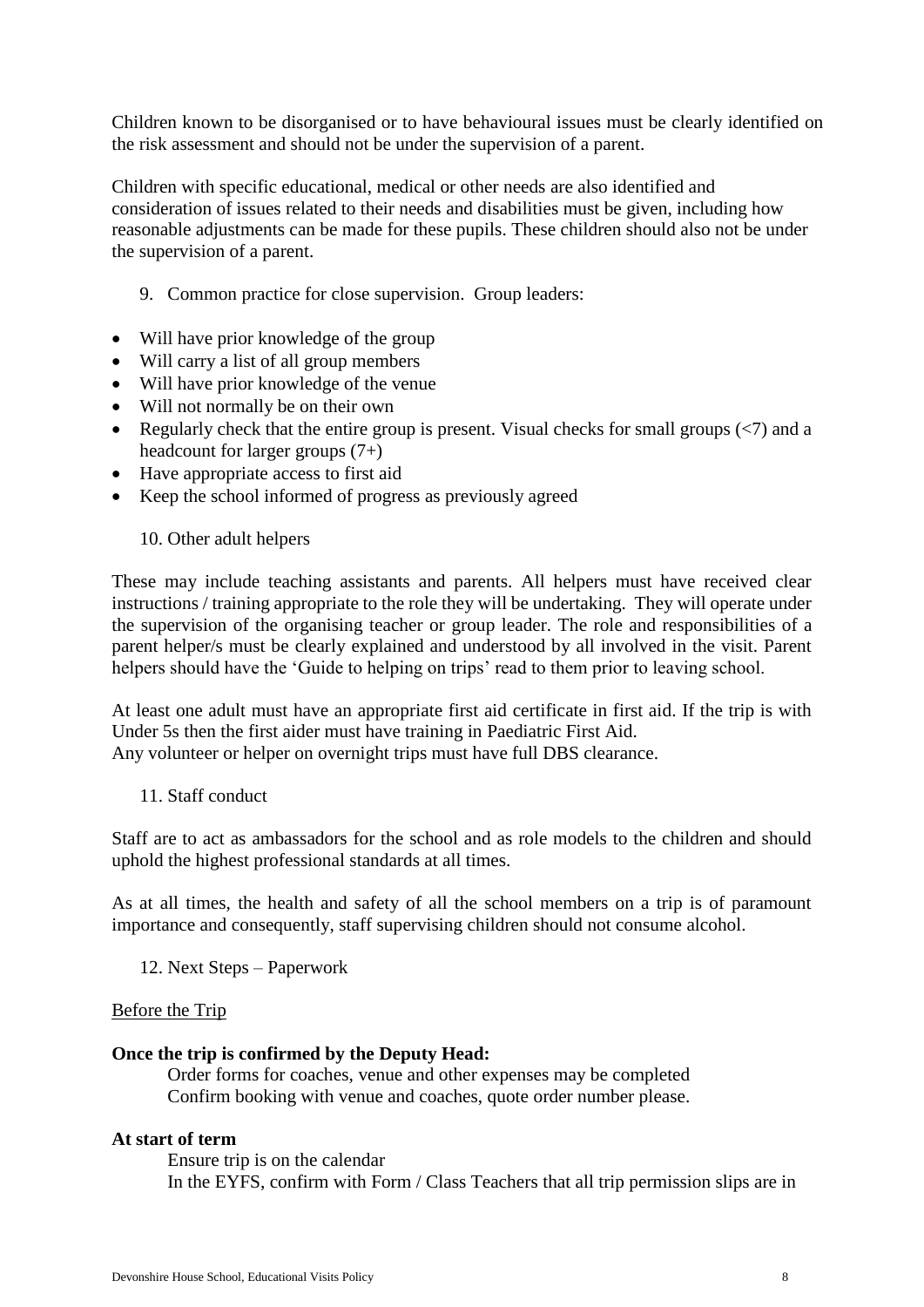In the Upper School and Junior School, confirm with the Trip Leader and the office that all pupils have a permission form submitted on Firefly Prepare risk assessments Prepare information packs for pupils Prepare briefing packs for adults Order packed lunches

## **A week before the trip**

Give in completed trip pack including risk assessment and EDUCATIONAL VISIT CHECK LIST 1 to the Office with all attachments for the approval of the Headmistress. Order children's choice of sandwich fillings, keep a record of this! NB For EYFS pupils must have written permission for each trip

On day of trip

The organising teacher should complete the first part of EDUCATIONAL VISIT CHECK LIST 2 (see appendix 3). This should be handed to the appropriate office before the group leaves school. Part 2 should be completed on return.

The following equipment should be taken with you:

- First Aid kit and any special medication, e.g. EPIPEN for individual children
- Rubbish bags
- Plastic bags for long journeys (in case of travel sickness)
- Packed lunches
- Sufficient lists of children for all adults

## **Phone**

- The Party/Group Leader will leave their mobile phone details with the office so that they can be contacted on the trip.
- The Party/Group Leader will ensure they have the relevant contact details needed whilst on the trip.

The organising teacher must leave in the office, a list of the children on the trip, clearly marked with a tick if they are present or x if they are absent.

<span id="page-8-0"></span>13. After the Trip

## **The Evaluation of the Off-Site Activity or Visit**

Evaluation of an activity or visit is essential and should be completed on return and kept on file (see ORGANISING TEACHER'S REPORT - appendix 5). This establishes the success or otherwise of the activity or visit, enabling lessons learnt to be carried forward, informing parents/guardians of the educational programme for their children, and acting as potential promotion for future activities and visits.

Please confirm in writing / email to appropriate Deputy Head the final costs of the trip including anything not previously budgeted for i.e. any incidental expenses claimed from petty cash.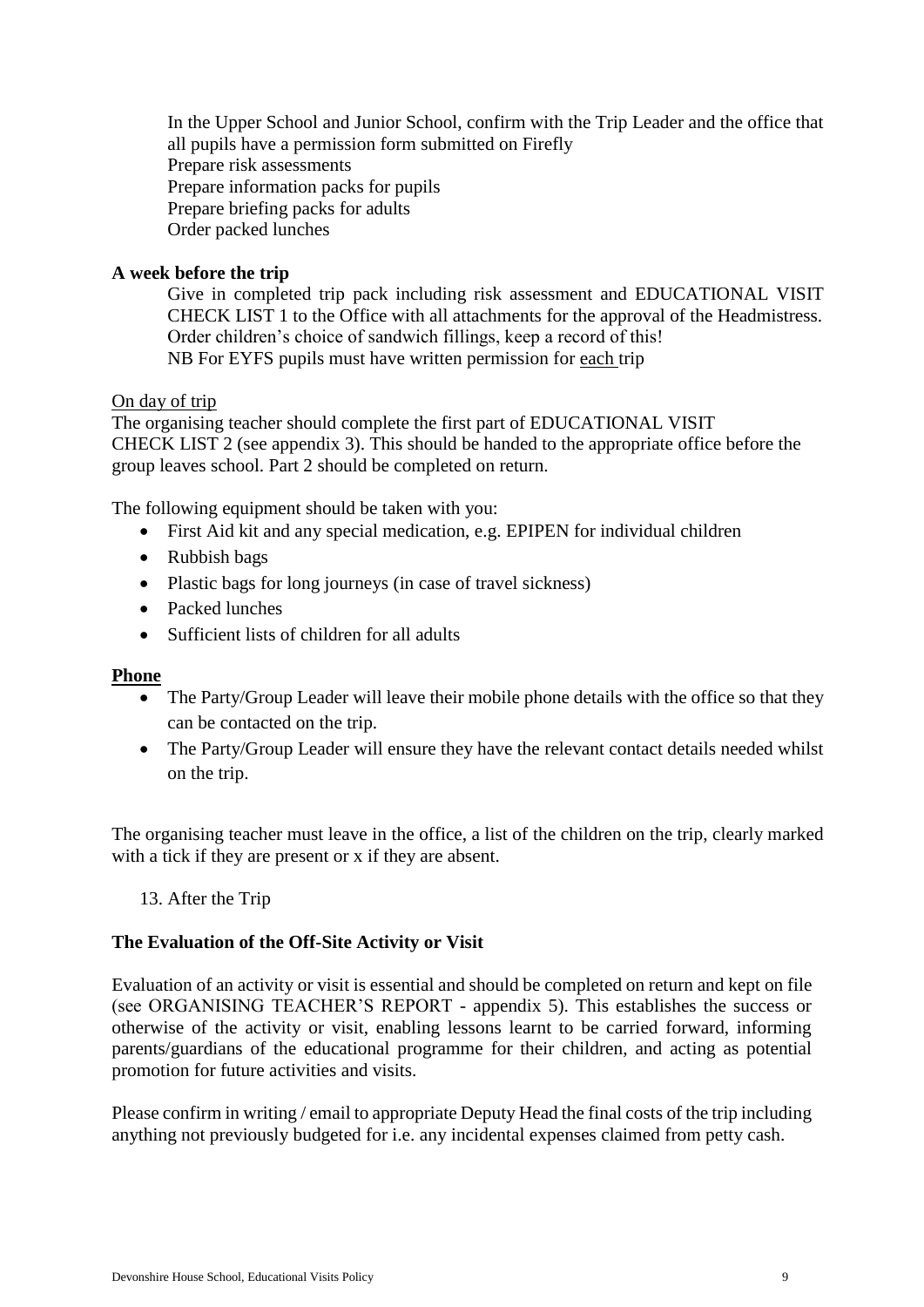## **The Party Leader**

The party leader should ensure a report is made to the Head. This may be brief and verbal in the case of activities and visits, which are common to the school, but for activities and visits which are new to the school, a written report is necessary

## **Accident Reporting**

All accidents should be reported immediately and be recorded within 24 hours by completing the relevant Accident Report forms. Copies are available from the school office

Further Information

Different venues and longer lengths of trips can bring further complications. Organising staff can obtain further help and guidance from Paul Hardwick, Upper School Deputy Head and Health and Safety Officer, and from the DfE guidance 2013, *Health and Safety Advice on Legal Duties and Powers for Local Authorities, Head teachers, Staff and Governing Bodies.* 

## **Additional Procedures for Residential Trips and Trips Abroad**

All residential visits and trips either in the UK or abroad require additional risk assessments and procedures depending on proposed activities. Emergency procedures will be put in place, including additional contact details and permission for emergency medical treatment if the parents cannot be contacted. All parents will be asked to complete the 'Parent Consent Form for Residential Trips on Firefly. (appendix 7). Trip Leaders must create a spreadsheet with all relevant information for teachers accompanying the trip and put a copy in the trip pack for the office.

It should be made clear to the tour company when booking a trip that all non-school staff at any of the sites to be visited, who may have contact with the children, are either cleared to work with children and young people and or are DBS checked or have the equivalent clearance from the country being visited, if abroad.

When at activity centres, e.g. the Leavers' Trip, and at times when centre staff are responsible for the pupils, in accordance with DCSF guidance, these times (and in what circumstances) should be set out and agreed with the Party Leader. The pupils must know who is in charge at any given time. A Group leader must be present while their group are involved in activities. This is especially important when there are children in the group with special medical or behavioural needs.

Prior to the visit the Party leader should obtain and take with them:

- Significant medical details.
- Details of insurance arrangements and the company's telephone number.
- Location of local hospital / medical and dental services.
- Details of the British Embassy / Consulate in the area / country to be visited (trips abroad).

Residential Trips Involving Mixed Parties

 Staff organising such trips should ensure that a sufficient mix of male and female member of staff accompany the party. If this is not possible, the spouse of a member of Staff who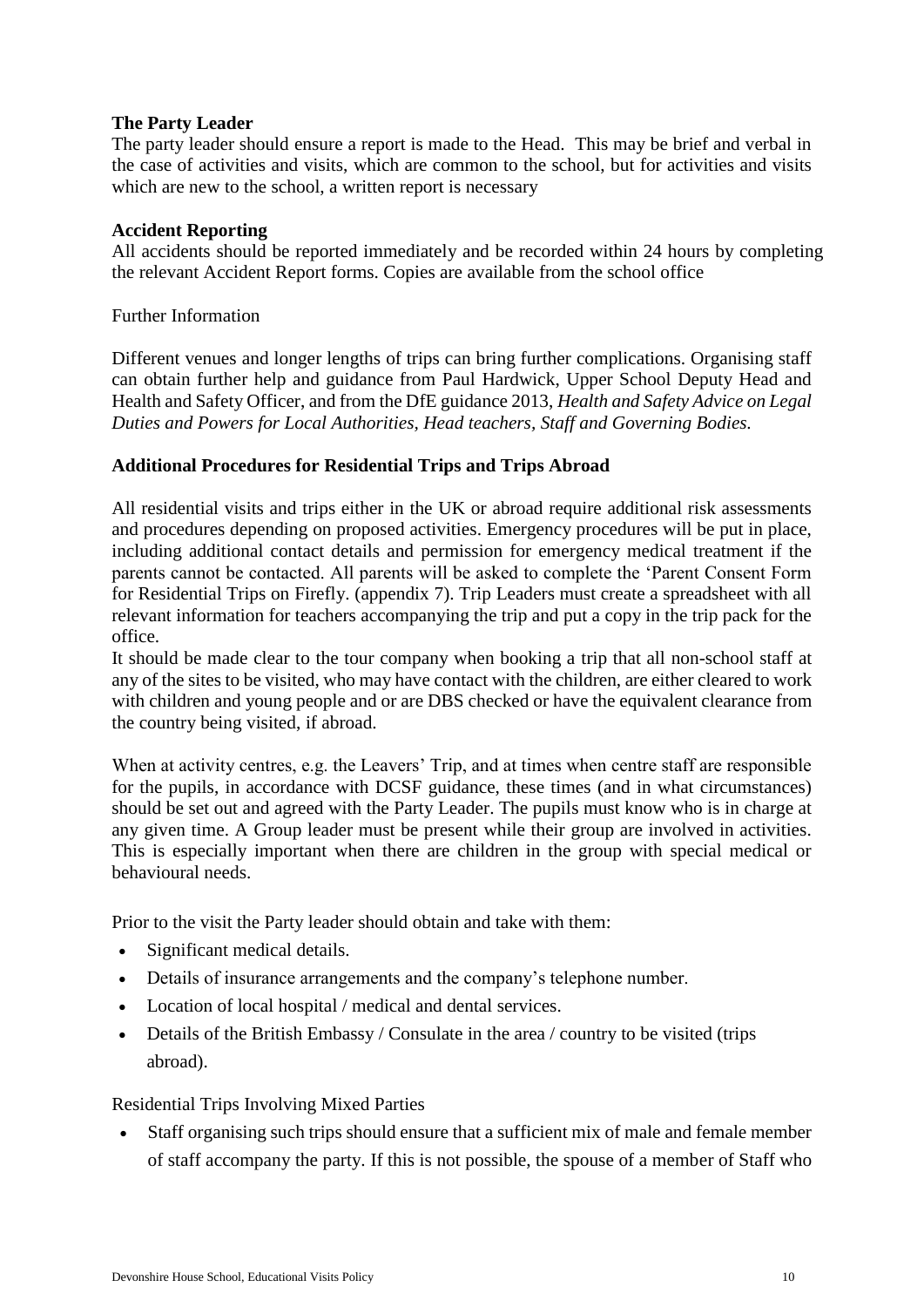is willing to accompany the party is acceptable, but this should be discussed in advance with the Headmistress.

## **Insurance**

The school's insurance covers all trips with regard to accidents to children, staff and volunteers / helpers plus public liability. This includes residential visits and trips abroad i.e. Festival Choir Trip, Ski Trip, Year 5 France Trip and Leaver's Trip.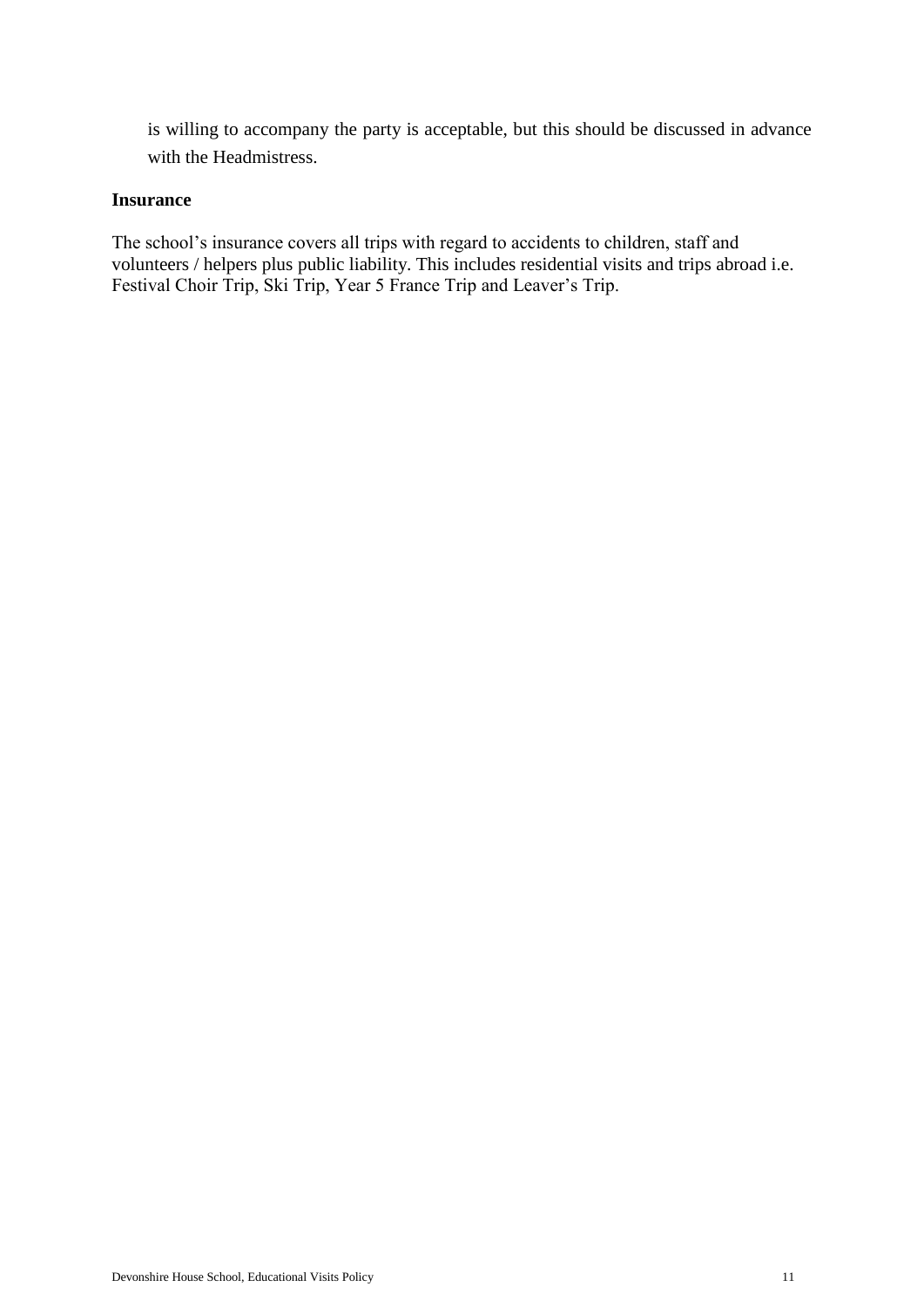## <span id="page-11-0"></span>**Appendix - Forms**

| Appendix 1 | <b>Trip Proposal Form</b>      |
|------------|--------------------------------|
| Appendix 2 | Educational Visit Check List 1 |
| Appendix 3 | Educational Visit Check List 2 |
| Appendix 4 | <b>Risk Assessment Forms</b>   |
| Appendix 5 | Organising Teacher's Report    |

Letters

| Appendix 6a | Parental Consent for Trips and Visits         |
|-------------|-----------------------------------------------|
| Appendix 6b | Parental Consent for the Reception Trip       |
| Appendix 6c | Parental Consent for the Pre Reception Trip   |
| Appendix 6d | Parents Guide To Helping on School Trips      |
|             |                                               |
| Appendix 7  | Parents' Guide to Helping on Trips            |
| Appendix 8  | <b>Parental Consent for Residential Trips</b> |
| Appendix 9  | Code of Conduct for Pupils                    |
| Appendix 10 | <b>Information Sharing Agreement</b>          |
| Appendix 11 | Letter to Parents re GDPR                     |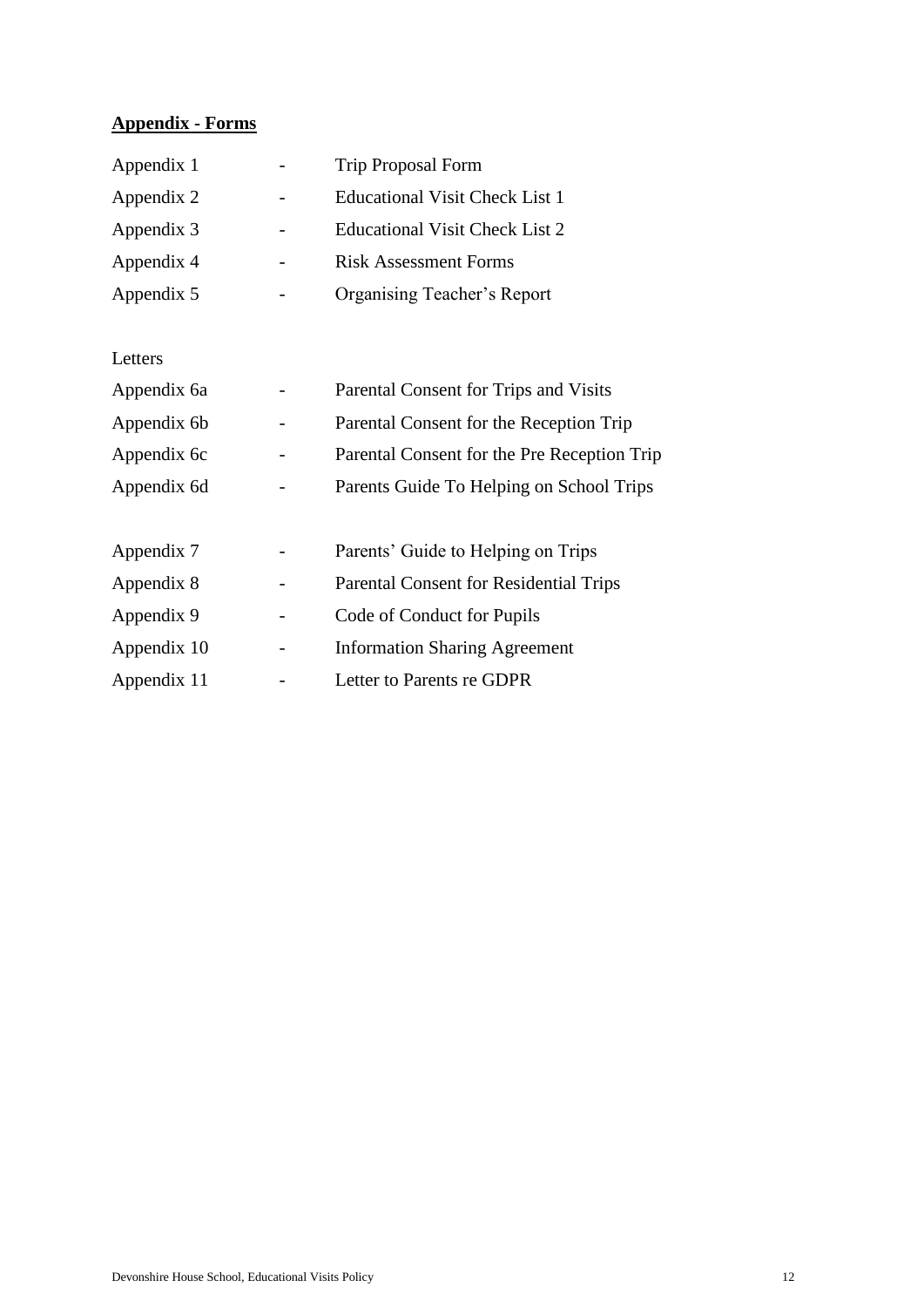<span id="page-12-0"></span>

|                                                               | <b>Trip Proposal Form</b>                                                                                        |                     |                            |         |
|---------------------------------------------------------------|------------------------------------------------------------------------------------------------------------------|---------------------|----------------------------|---------|
|                                                               | Please fill in the following form and return two copies to PH /LR /TD before booking trip, coach, lunches, etc.  |                     |                            |         |
|                                                               | (One copy you will receive back signed, the second stays with PH / LR / TD. Please notify PH / LR / TD of any    |                     |                            |         |
|                                                               | changes to details. If approved please ensure date and details are entered by the office on the school calendar) |                     |                            |         |
| Name of organising                                            |                                                                                                                  | Today's date:       |                            |         |
| teacher:                                                      |                                                                                                                  |                     |                            |         |
| Name and address of trip/venue -                              |                                                                                                                  |                     | Curriculum areas covered - |         |
|                                                               |                                                                                                                  |                     |                            |         |
|                                                               |                                                                                                                  |                     |                            |         |
| Date of proposed trip (please check calendar, Jewish          |                                                                                                                  |                     |                            |         |
| holidays etc):                                                |                                                                                                                  |                     |                            |         |
| Contact name and telephone number/email/fax at venue          |                                                                                                                  |                     |                            |         |
| or where booking is to be made:                               |                                                                                                                  |                     |                            |         |
|                                                               |                                                                                                                  | Number of           |                            |         |
| Year group                                                    |                                                                                                                  | Children            |                            |         |
| Adult/Child ratio                                             |                                                                                                                  | Number of           |                            |         |
|                                                               |                                                                                                                  | <b>Adults</b>       |                            |         |
| Name of Party Leader if not organising teacher                |                                                                                                                  |                     |                            |         |
|                                                               |                                                                                                                  |                     |                            |         |
| Have you organised or been involved with this trip<br>before? |                                                                                                                  |                     |                            |         |
| Names of other members of staff on trip, if known             |                                                                                                                  |                     |                            |         |
| (Please check with SW for timetable or staffing issues)       |                                                                                                                  |                     |                            |         |
|                                                               |                                                                                                                  |                     |                            |         |
| Number and names of Parents on trip (if needed and            |                                                                                                                  |                     |                            |         |
| known)                                                        |                                                                                                                  |                     |                            |         |
| Name of Staff First Aider (must have paediatric first aid     |                                                                                                                  |                     |                            |         |
| certificate for under 5s)                                     |                                                                                                                  |                     |                            |         |
| Cost of tickets/entry (per child $\&$ total)                  |                                                                                                                  |                     |                            |         |
| Type of transport (Coach, tube, on foot)                      |                                                                                                                  |                     |                            |         |
| <b>Cost of Transport</b>                                      |                                                                                                                  |                     |                            |         |
| If by coach, which company and contact name                   |                                                                                                                  |                     |                            |         |
|                                                               |                                                                                                                  |                     |                            |         |
| Other costs (please detail)                                   |                                                                                                                  |                     |                            |         |
| Does the venue have its own risk assessment and have          |                                                                                                                  |                     |                            |         |
| you asked for one? (we may have one from previous             |                                                                                                                  |                     |                            |         |
| year trip)                                                    |                                                                                                                  |                     |                            |         |
| Permission to book trip: $Y / N$                              |                                                                                                                  | Deputy              |                            |         |
| If yes, confirm that this trip/event is entered on the        |                                                                                                                  | Head                |                            |         |
| School calendar by the School Office                          |                                                                                                                  |                     |                            |         |
|                                                               |                                                                                                                  | Organising teacher: |                            | Office: |
| Have you read the School's Educational Policy Y/N             |                                                                                                                  | Date:               |                            | Date:   |
|                                                               |                                                                                                                  |                     |                            |         |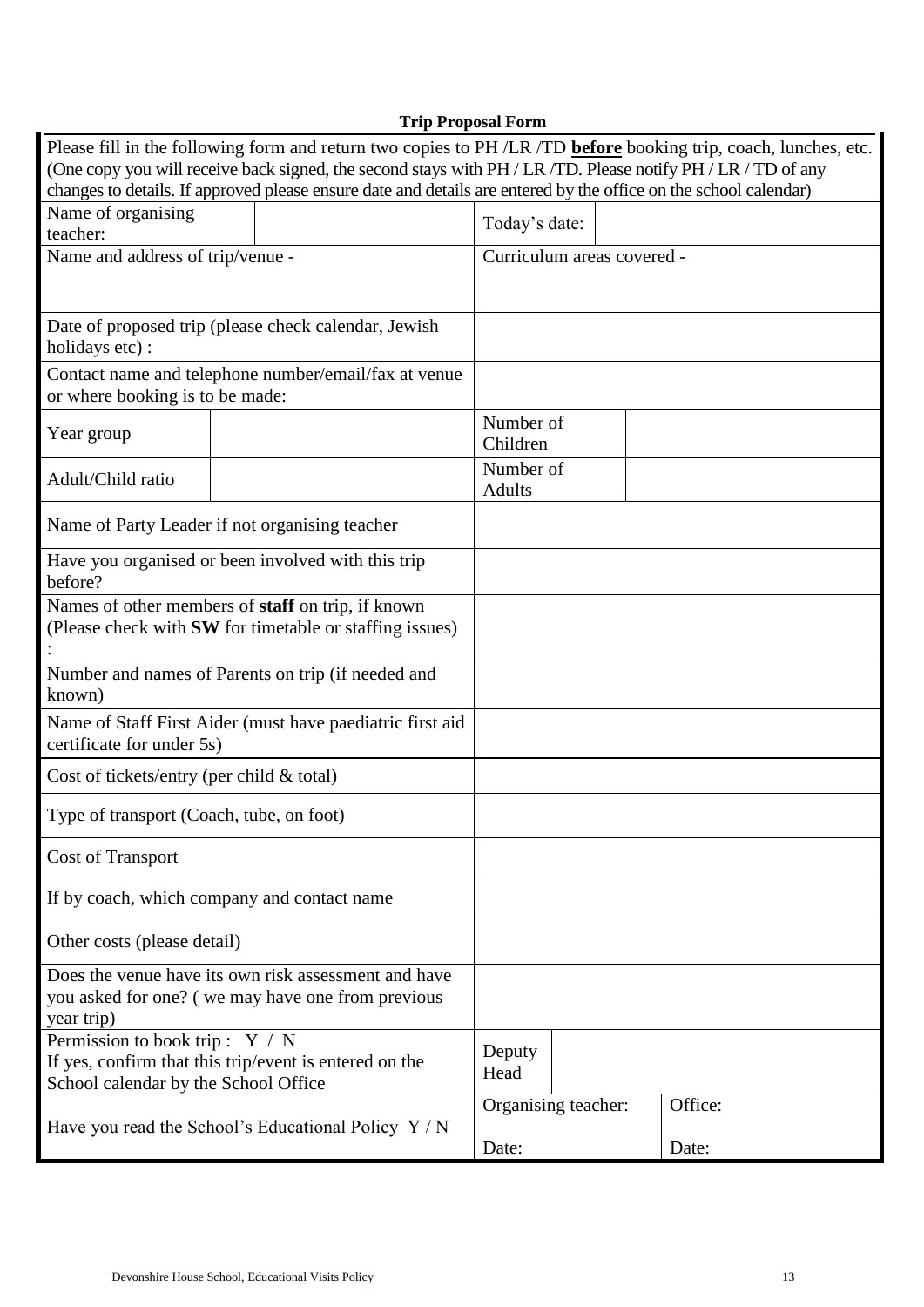

**Educational Visit**

*Check List 1*

## *Educational Visit - Check List 1*

<span id="page-13-0"></span>Please attach to Trip proposal form and submit to office one week before the trip is due to leave.

*(If adults were not initially named on proposal form please make sure they are now.)*

Staff First Aider:........................................................................................................................... *(with First Aid cert; if children are Under 5s must have Under 5 certificate)* **Initial action after approval given:**

| Iniual action after approval given:                                |                   |
|--------------------------------------------------------------------|-------------------|
| Have you booked the coaches and passed order form to PH / LR / TD? | Y/N               |
| Have you booked the venue and passed order form to PH / LR / TD?   | Y/N               |
| Have you been to the venue and done the risk assessment?           | $\rm Y$ / $\rm N$ |
| Have you obtained the venue's own risk assessment?                 | $\rm Y$ / $\rm N$ |
| Have you given in the catering request form                        | $\rm Y$ / $\rm N$ |

Coaches Confirmed:……………………………..…….… Date:.............................................

Payment Organised:……………………………………… Date:.............................................

### **Next:**

| 6. | Have all parents given consent and all consent forms been returned??       | $\rm Y$ / $\rm N$ |
|----|----------------------------------------------------------------------------|-------------------|
|    | Do you have a list of any children with special needs?                     | $\rm Y$ / $\rm N$ |
| 8. | Have you identified any children with potential behavioural problems       | $\rm Y$ / $\rm N$ |
| 9. | Have you a list of all children and adults coming on the trip?             | $\rm Y$ / $\rm N$ |
| 10 | Have you given details of the trip to all staff / parents coming with you? | $\rm Y$ / $\rm N$ |

Signed:……………………………… (organising teacher)

#### **Give to office at no 2 one week before trip is due to leave**

| Attach:                                                                     | office $\sqrt{ }$ |
|-----------------------------------------------------------------------------|-------------------|
| Copy of authorised order forms,                                             |                   |
| Catering request (complete and signed),                                     |                   |
| List of all children and adults going on the trip with adult mobile numbers |                   |
| List of children with special needs                                         |                   |
| Risk assessments                                                            |                   |
| Details of briefing given to adults.                                        |                   |

Headmistress' confirmation that trip may leave: Date:

**On the morning of the trip, give in the whole year on one sheet list with all children who are not going or are absent clearly marked.**

….......................……………………………….. …………………………………………..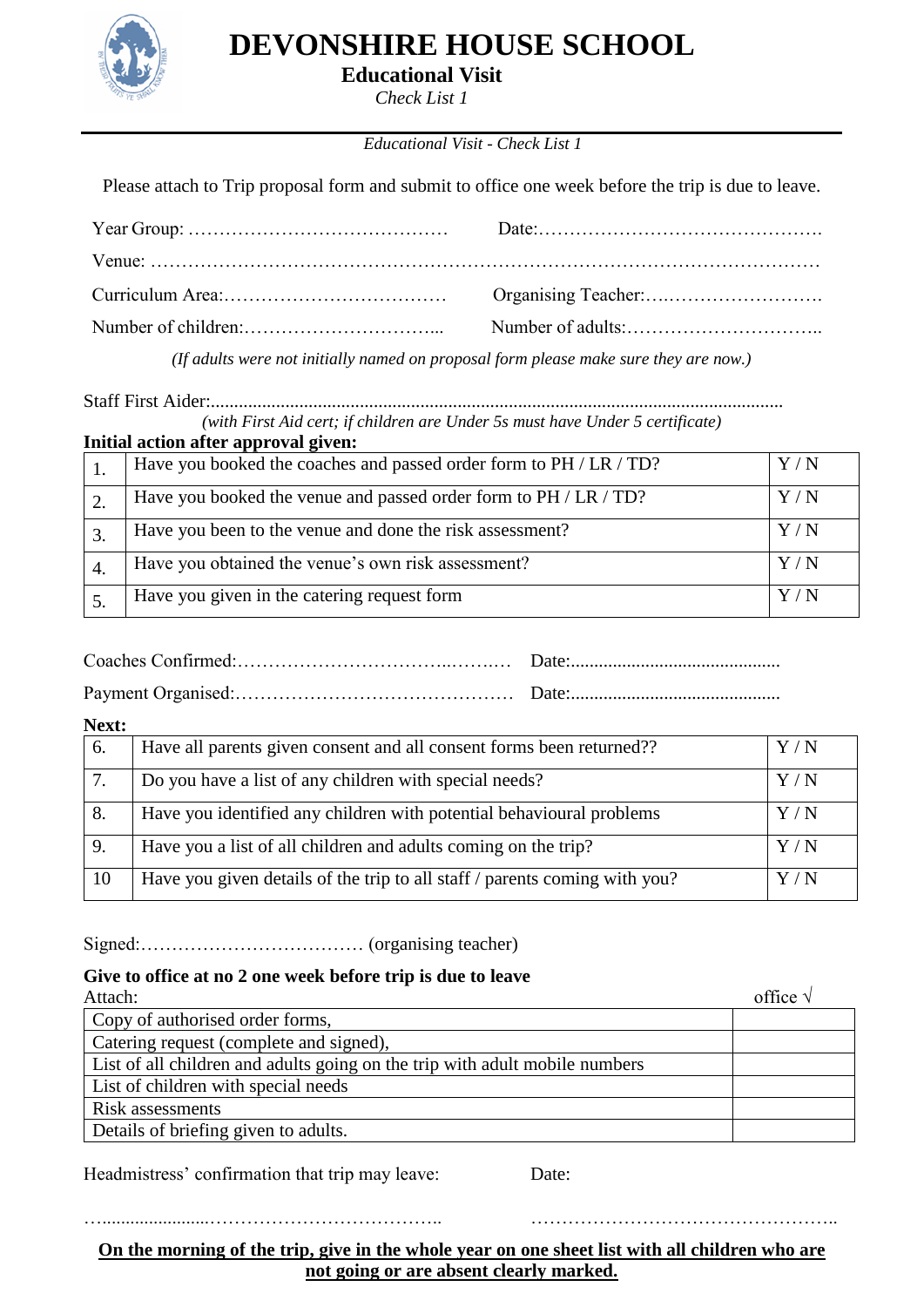

**Educational Visit**

*Check List 2*

<span id="page-14-0"></span>

| Educational Visit – Check List 2 |  |  |  |
|----------------------------------|--|--|--|
|                                  |  |  |  |
|                                  |  |  |  |
|                                  |  |  |  |
|                                  |  |  |  |

## **On leaving:**

| 1. | Have you left a list of all pupils and adults on the trip with the school office?<br>(This should be done after you have checked the children on the coach)       | Y/N |
|----|-------------------------------------------------------------------------------------------------------------------------------------------------------------------|-----|
| 2. | Have you left the office at least one mobile number you can be contacted on?                                                                                      | Y/N |
| 3. | Have you collected the packed lunches, extra bottles of water and a black bin<br>liner?                                                                           | Y/N |
| 4. | Have you told the office your e.t.a. back at school?                                                                                                              | Y/N |
| 5. | Have you given all adults the risk assessments? Risk assessments for parents<br>should not include any personal details <i>i.e.</i> medical or behavioural issues | Y/N |
| 6. | Have you briefed the children about safety and behaviour?                                                                                                         | Y/N |
| 7. | Do you have any cheques, tickets or cash needed to gain access to the venue?                                                                                      | Y/N |
| 8. | Do you have a First Aid kit?                                                                                                                                      | Y/N |

## **On return:**

| 9.  | Have you checked all children off the coach?                      |                   |
|-----|-------------------------------------------------------------------|-------------------|
| 10. | Do you have the first aid kit?                                    | $\rm Y$ / $\rm N$ |
| 11. | Have you disposed of all rubbish?                                 | $\rm Y$ / $\rm N$ |
| 12. | If there were any accidents have you filled in the accident form? | $\rm Y$ / $\rm N$ |
| 13. | Have you filled in the trip report form?                          | Y/N               |
| 14. | Have you given Deputy Head final costs                            | V / N             |

Signed:………………………..………………………………

(Organising staff member)

Please give this list to the No 2 office with any accident report forms and the Visit Evaluation Form.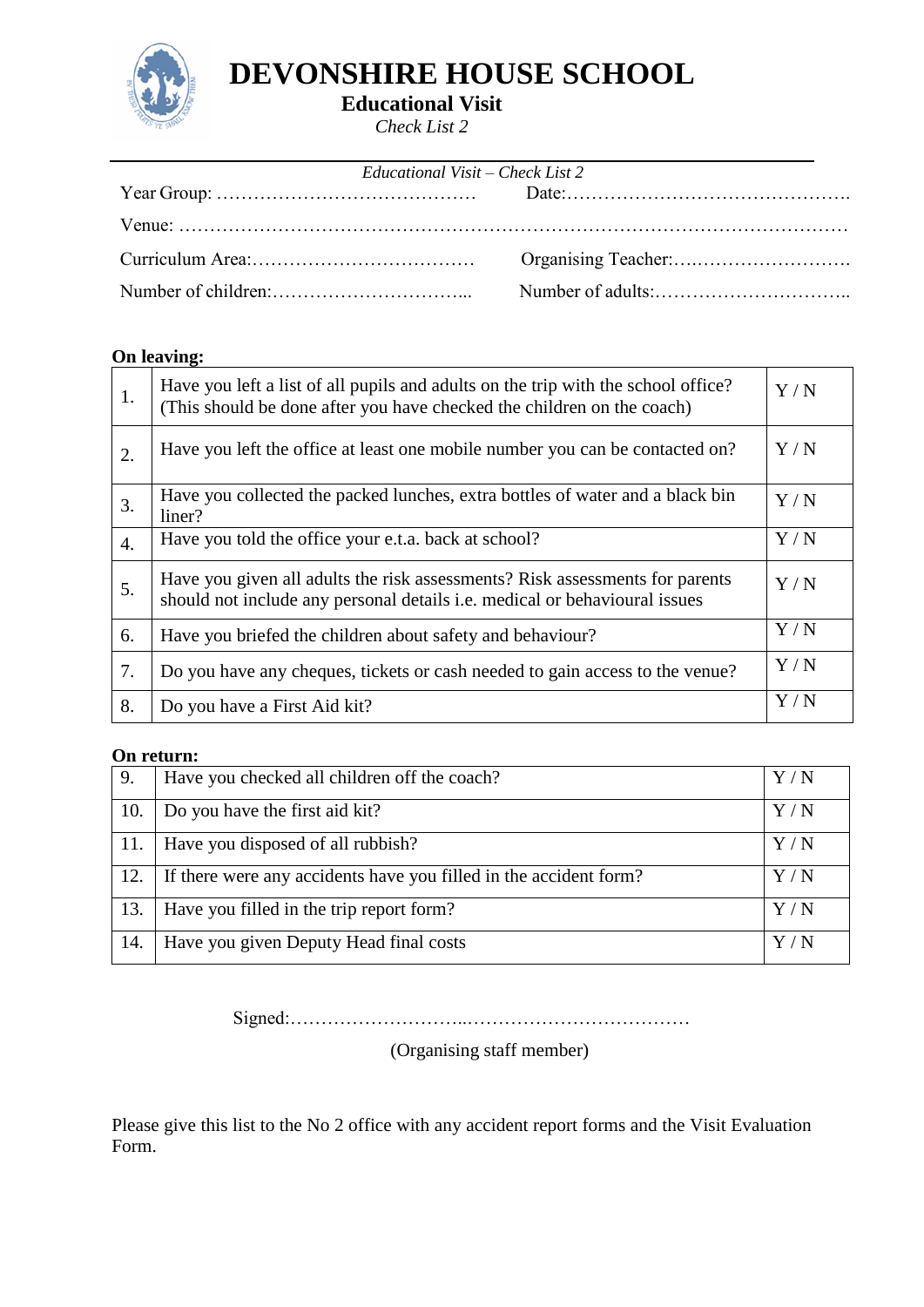<span id="page-15-1"></span><span id="page-15-0"></span>

| <b>Devonshire House School</b>      |             |                      |                                     |                                                                     |                           |                                                           |  |
|-------------------------------------|-------------|----------------------|-------------------------------------|---------------------------------------------------------------------|---------------------------|-----------------------------------------------------------|--|
| <b>Venue Location:</b>              |             |                      | Date Risk Assessment undertaken:    |                                                                     | Assessment undertaken by: |                                                           |  |
| <b>Activity:</b>                    |             | <b>Party Leader:</b> | <b>Ratio:</b>                       |                                                                     | <b>Signature:</b>         |                                                           |  |
| <b>List Potential Hazard</b><br>(1) | <b>Risk</b> | <b>Tot</b>           | (2) Who might be harmed and<br>how? | (3) What controls exist to<br>reduce risk?                          |                           | $(4)$ What action can be taken<br>to further reduce risk? |  |
| Venue and its Environment:          |             |                      | e.g. Children, staff, getting lost  | e.g. Sufficient supervision, clear<br>guidance to pupils and adults |                           |                                                           |  |
| Group                               |             |                      |                                     |                                                                     |                           |                                                           |  |
| Transport                           |             |                      |                                     |                                                                     |                           |                                                           |  |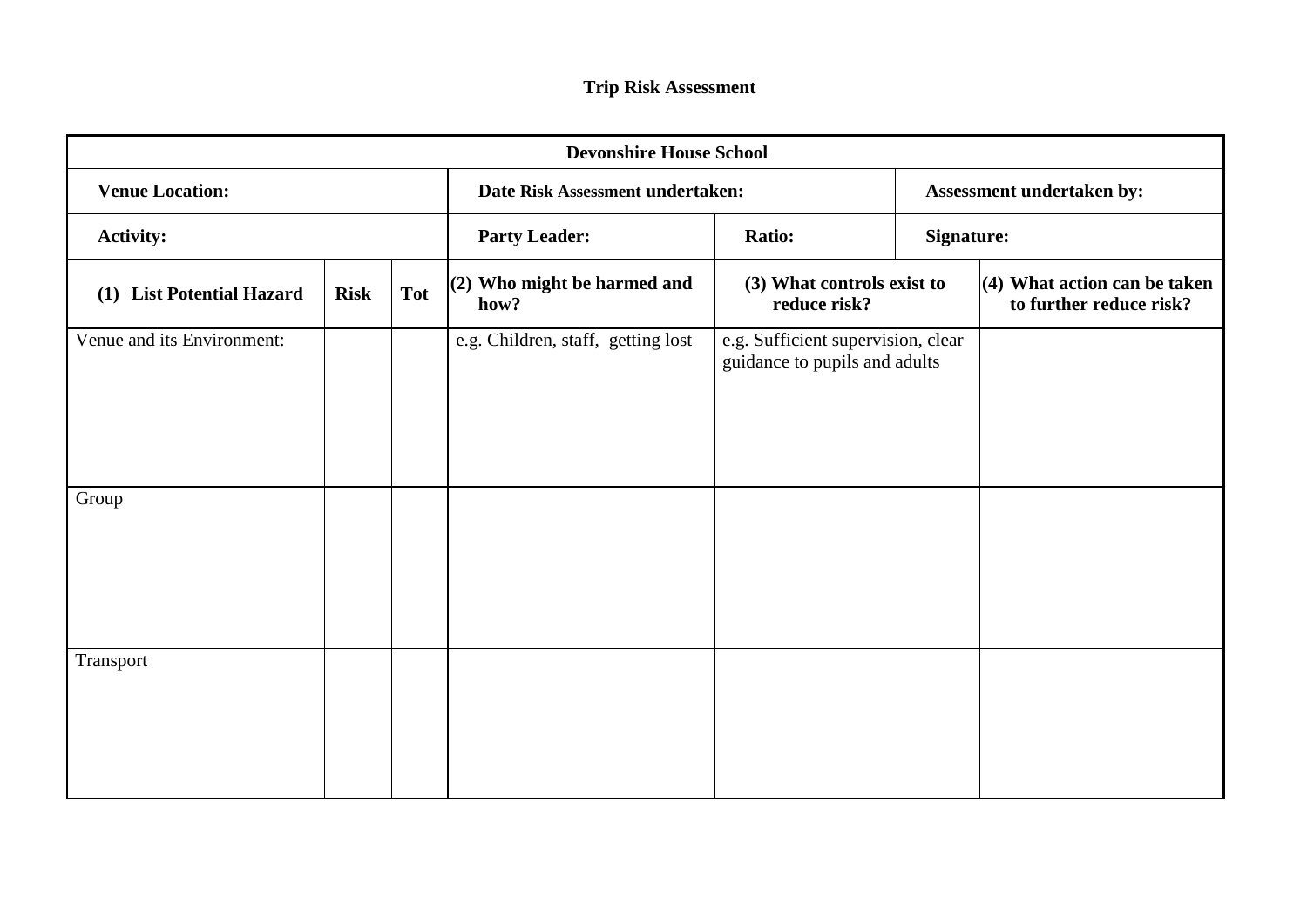| (1) Hazard            | <b>Risk</b> | <b>Tot</b> | $(2)$ Who might be harmed and<br>how? | (3) What controls exist to<br>reduce risk? | $(4)$ What action can be<br>taken to further reduce<br>risk? |
|-----------------------|-------------|------------|---------------------------------------|--------------------------------------------|--------------------------------------------------------------|
| Activity arrangements |             |            |                                       |                                            |                                                              |
|                       |             |            |                                       |                                            |                                                              |
|                       |             |            |                                       |                                            |                                                              |
|                       |             |            |                                       |                                            |                                                              |
|                       |             |            |                                       |                                            |                                                              |
|                       |             |            |                                       |                                            |                                                              |
| Other                 |             |            |                                       |                                            |                                                              |
|                       |             |            |                                       |                                            |                                                              |
|                       |             |            |                                       |                                            |                                                              |
|                       |             |            |                                       |                                            |                                                              |
|                       |             |            |                                       |                                            |                                                              |
| Other                 |             |            |                                       |                                            |                                                              |
|                       |             |            |                                       |                                            |                                                              |
|                       |             |            |                                       |                                            |                                                              |
|                       |             |            |                                       |                                            |                                                              |
|                       |             |            |                                       |                                            |                                                              |
|                       |             |            |                                       |                                            |                                                              |
|                       |             |            |                                       |                                            |                                                              |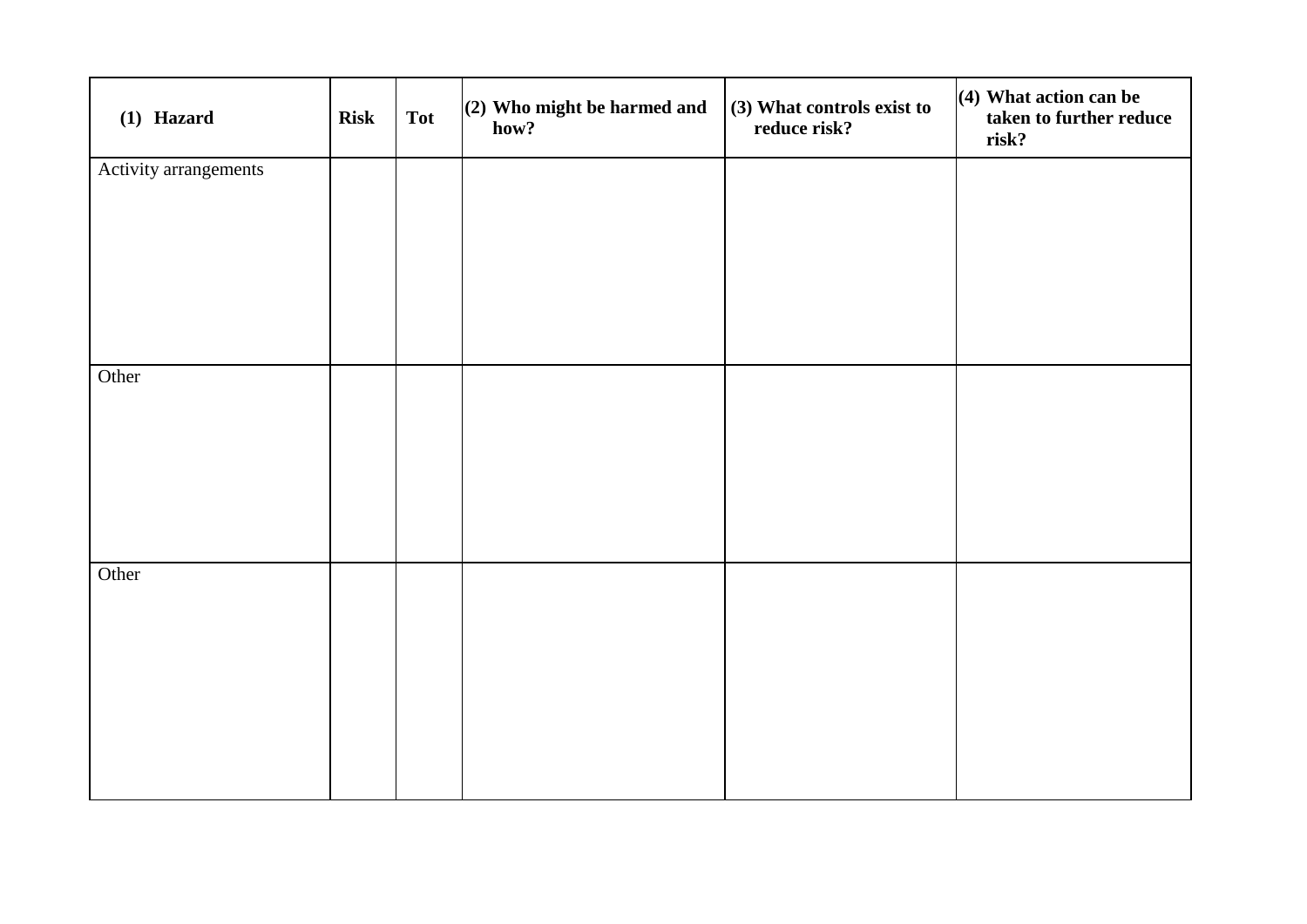# **Risk Rating**

| <b>Severity</b>                        | <b>Likelihood</b>              |           | <b>Final Score Rating: What needs to be done</b>                                       |
|----------------------------------------|--------------------------------|-----------|----------------------------------------------------------------------------------------|
| 5 Dying or being permanently disabled  | 5 Will almost certainly happen | $16 - 25$ | Stop! Do not start activity until risk is controlled or<br>eliminated                  |
| 4 Serious injury/long-term illness     | 4 Highly likely to happen      | $10 - 15$ | Stop! High risk level, High priority. Take action<br>straight away to control the risk |
| 3 Temporary disability/3 days off sick | 3 Not so likely                | $6 - 9$   | Medium risk level. Tighten up controls and make a<br>plan to do something about risk   |
| 2 Will need medical attention          | 2 Even less likely             |           | $3-5$ Fairly low risk level. Low priority but keep possible<br>action in mind.         |
| 1 Minor injury e.g. bruise, graze      | Unlikely to happen at all      |           | 1 - 2 Low or trivial risk. No further action required.                                 |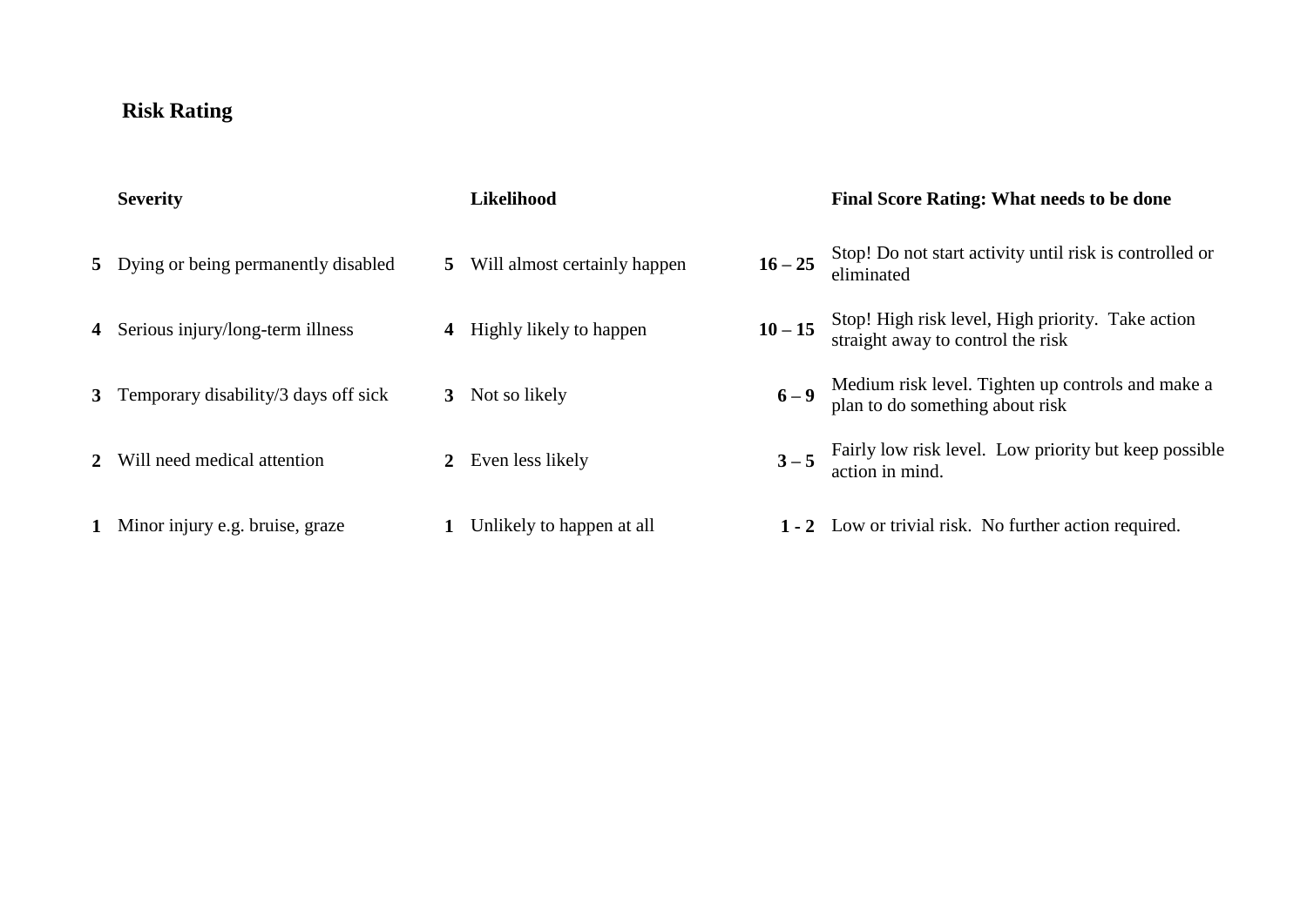*Organising Teacher's Report*

<span id="page-18-0"></span>

| Date: | Year Group: No of children: | No of Adults: |
|-------|-----------------------------|---------------|
|       |                             |               |

Please give the following a score from 0 to 5 as follows:

- 0 Very poor, would not use again
- 1 Poor, improvements needed
- 2 Satisfactory
- 3 Good, most aspects met all our requirements
- 4 Very Good, almost all aspects were above standard<br>5 Excellent, the service exceeded our expectations
- Excellent, the service exceeded our expectations

| <b>Venue</b>                    |                |   |                |   |   |   |
|---------------------------------|----------------|---|----------------|---|---|---|
| Met description                 | 0              | 1 |                | 3 | 4 | 5 |
| Staff helpfulness               | $\theta$       | 1 | $\overline{2}$ | 3 | 4 | 5 |
| Suitability for age group       | 0              | 1 | $\overline{2}$ | 3 | 4 | 5 |
| Pupil's Perception              | 0              | 1 | $\overline{2}$ | 3 | 4 | 5 |
| First Aid and Safety procedures | $\overline{0}$ | 1 | $\overline{2}$ | 3 | 4 | 5 |
| Special needs met               | $\overline{0}$ | 1 | $\overline{2}$ | 3 | 4 | 5 |
| <b>Transport</b>                |                |   |                |   |   |   |
| Punctuality                     | $\overline{0}$ | 1 |                | 3 | 4 |   |
| Staff helpfulness               | $\overline{0}$ |   | $\overline{2}$ | 3 | 4 | 5 |
| <b>Condition of Vehicles</b>    | $\overline{0}$ |   | $\overline{2}$ | 3 | 4 | 5 |
| Pupil perception                | $\overline{0}$ |   | $\overline{2}$ | 3 | 4 | 5 |
| Special needs met               | $\overline{0}$ | 1 | $\overline{2}$ | 3 | 4 | 5 |
| <b>Catering</b>                 |                |   |                |   |   |   |
| As per order                    | 0              |   |                | 3 | 4 | 5 |
| Pupil perception                | 0              |   | $\overline{2}$ | 3 | 4 | 5 |
| Special needs met               | 0              |   | $\overline{2}$ | 3 | 4 | 5 |

GENERAL COMMENTS ABOUT THE PLANNING, TRANSPORT AND VENUE:

Observations Relevant to a Future Visit:

Sum Up The Visit in a Short Phrase:

Signature of organising Teacher/Party Leader: Date:

..................................................... ………………..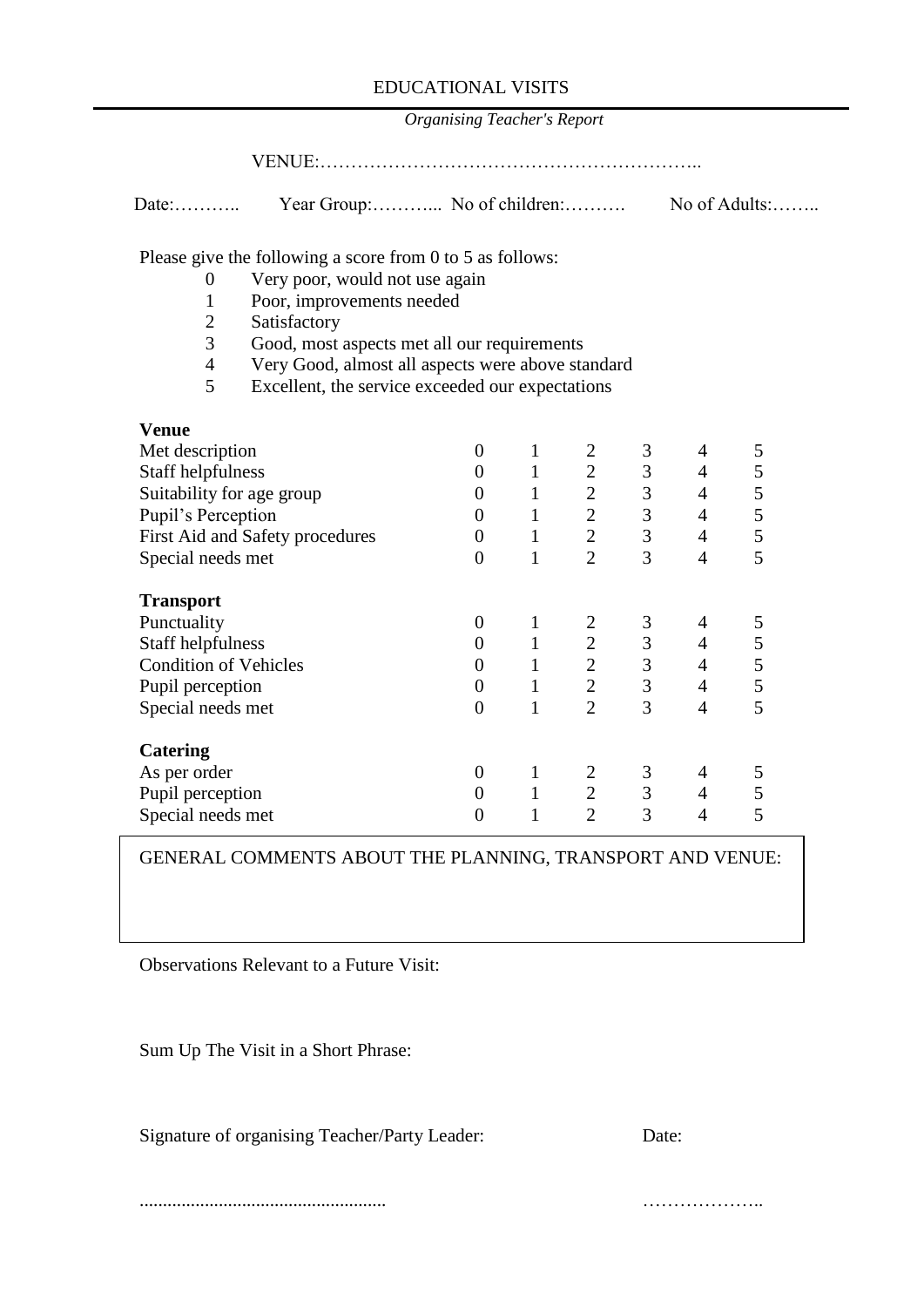**2, ARKWRIGHT ROAD, HAMPSTEAD, LONDON, NW3 6AE**

**Telephone: 020-7435 1916** *Headmistress:* **MRS. S. PIPER, B.A. (Hons) Member of IAPS**

<span id="page-19-0"></span>*This letter is now on Firefly*

Dear Parents,

Date

## **Parental Consent for Trips and Visits during the Academic Year 2021-22**

As part of their programme of studies throughout the term the children in XX will be visiting a variety of venues for educational trips. These trips are detailed in the Autumn term calendar. The consent slip below will cover all general trips and visits this term. *Please note, this does not include overnight trips and trips abroad (Upper School).* There may be an occasion when a trip is arranged that is not on the calendar; in this case the school will require a separate consent form which will be sent to you in advance.

We will sometimes be travelling by coach, fitted with seatbelts, at other times we will use the Underground or walk if it is to a local venue i.e. Hampstead Heath. Depending on the trip we will generally be leaving school at 9.30 a.m. arriving back at Devonshire House by lunchtime if it is only a morning trip or by 4.00 p.m. for an all day trip. Should there be any variation to this you would be informed well in advance. Children will either, be back at school for lunch, have an early lunch or take a packed lunch provided by the school.

The children should wear school uniform and should have with them their waterproof jacket. Should they be required to wear games kit or bring Wellingtons etc. you will be notified in advance.

(US Only) There may be time to visit a gift shop and children may bring no more than £5.00 to by items relevant to the trip i.e. post cards, bookmark, pencil. Please note that if children do not stick to the £5.00 limit we may have to disallow all visits to gift shops in future.

(JS, optional US) We always need parents to come with us so if you are able to help please could you state on the form. Please note that we are very grateful for parents volunteering, but at times we have more volunteers than we need and will not be able to take up all offers.

Please sign and date the consent form below and return it to your child's Form Teacher by XXXXX. If the signed consent form is not returned by the date specified, your child will not be able to go on the trip. A telephone confirmation is not acceptable.

Yours sincerely,

Mr Paul Hardwick / Mrs Louise Reen Deputy

| Pupil name:                                          |     |                                                                                                       |  |
|------------------------------------------------------|-----|-------------------------------------------------------------------------------------------------------|--|
| Form:                                                |     |                                                                                                       |  |
|                                                      |     | By checking this box, you give consent for your child to join the school trips detailed in the school |  |
| calendar this year.                                  | Yes | N <sub>0</sub>                                                                                        |  |
| Parent name:                                         |     |                                                                                                       |  |
| I would be willing to help out on one or more trips: |     |                                                                                                       |  |
| Date:                                                |     |                                                                                                       |  |
|                                                      |     |                                                                                                       |  |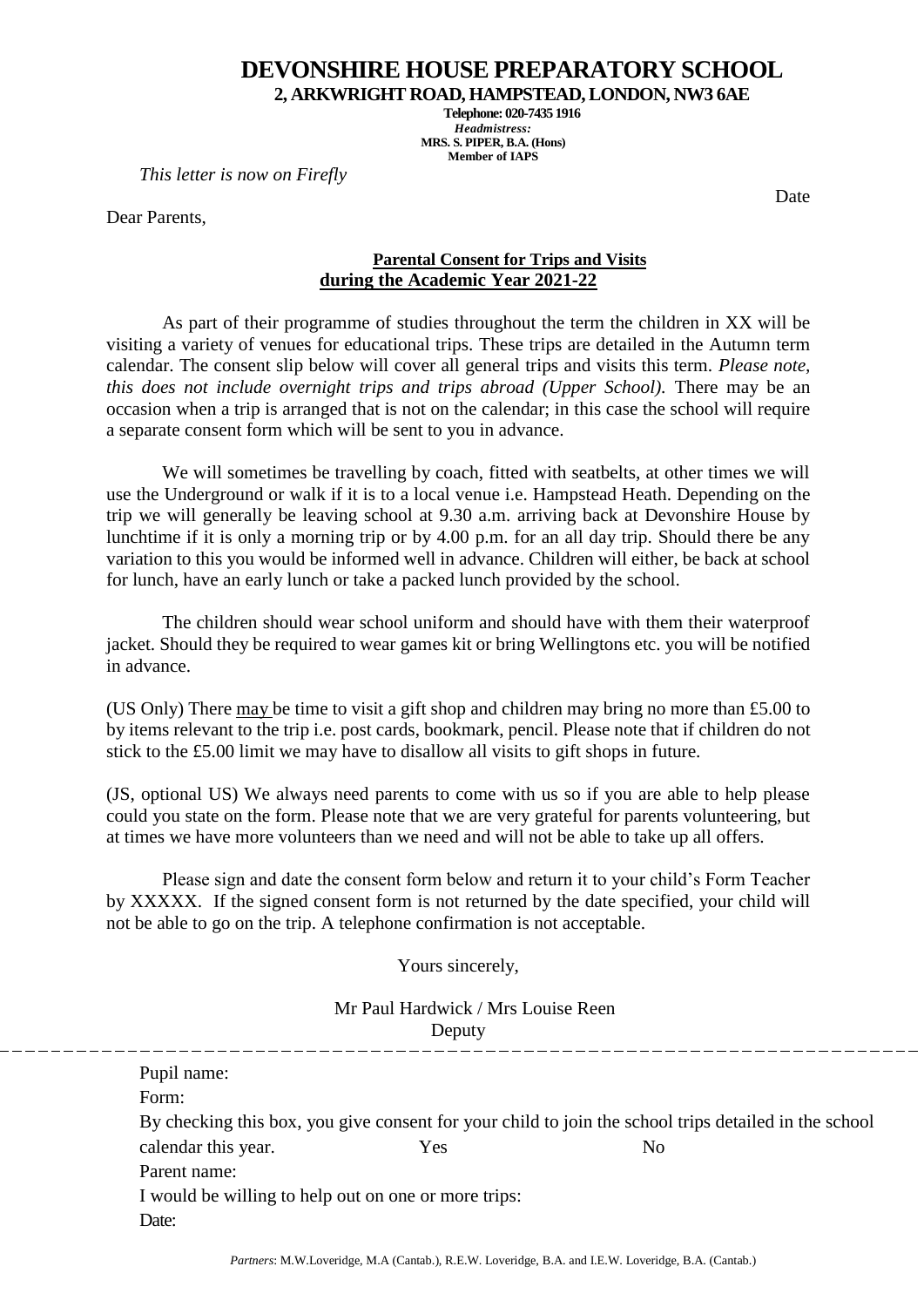**2, ARKWRIGHT ROAD, HAMPSTEAD, LONDON, NW3 6AE**

**Telephone: 020-7435 1916** *Headmistress:* **MRS. S. PIPER, B.A. (Hons) Member of IAPS**

Date

<span id="page-20-0"></span>Dear Parents,

## **Parental Consent for the Reception Trip to during the first half of the Summer Term 20\_\_**

As part of their programme of studies throughout the first half of this term the children in Reception will be visiting for an educational trip. This trip is detailed in the Summer Term Calendar. **(R , R & R Tuesday May, R & R Thursday May)** The consent slip below will cover this half term's trip.

We will be travelling by coach, fitted with seatbelts. We will be leaving school at 9.30 a.m. arriving back at Devonshire House by 3.00 p.m. Should there be any variation to this you would be informed well in advance. Children will take a packed lunch provided by the school.

## **The children should wear PE kit and bring a raincoat, home backpack and named water bottle.**

We always need parents to come with us so if you are able to help please could you state on the form. Please note that we are very grateful for parents volunteering, but at times we have more volunteers than we need and will not be able to take up all offers.

Please sign and date the consent form below and return it to your child's Class Teacher by **…………….** If the signed consent form is not returned by the date specified, your child will not be able to go on the trip. A phone confirmation is not acceptable.

Yours sincerely,

Miss T. Denham Deputy Head, Early Years

I give my consent for ........................................................to join the **Reception trip to**  as detailed in the school calendar for the first half of the Summer Term 21.

 $\Box$  **I** \*am/am not able to volunteer to come on this trip

 $\Box$  \*I am happy for my child to be given hypoallergenic sun cream to use should it be necessary on a school trip.

 $\Box$  \*I would prefer that sun cream is not used and understand that the school cannot fully prevent my child from being in the sunlight for short periods of time. **\*** *Please delete as appropriate.* 

Signed..............................................................................Date..................................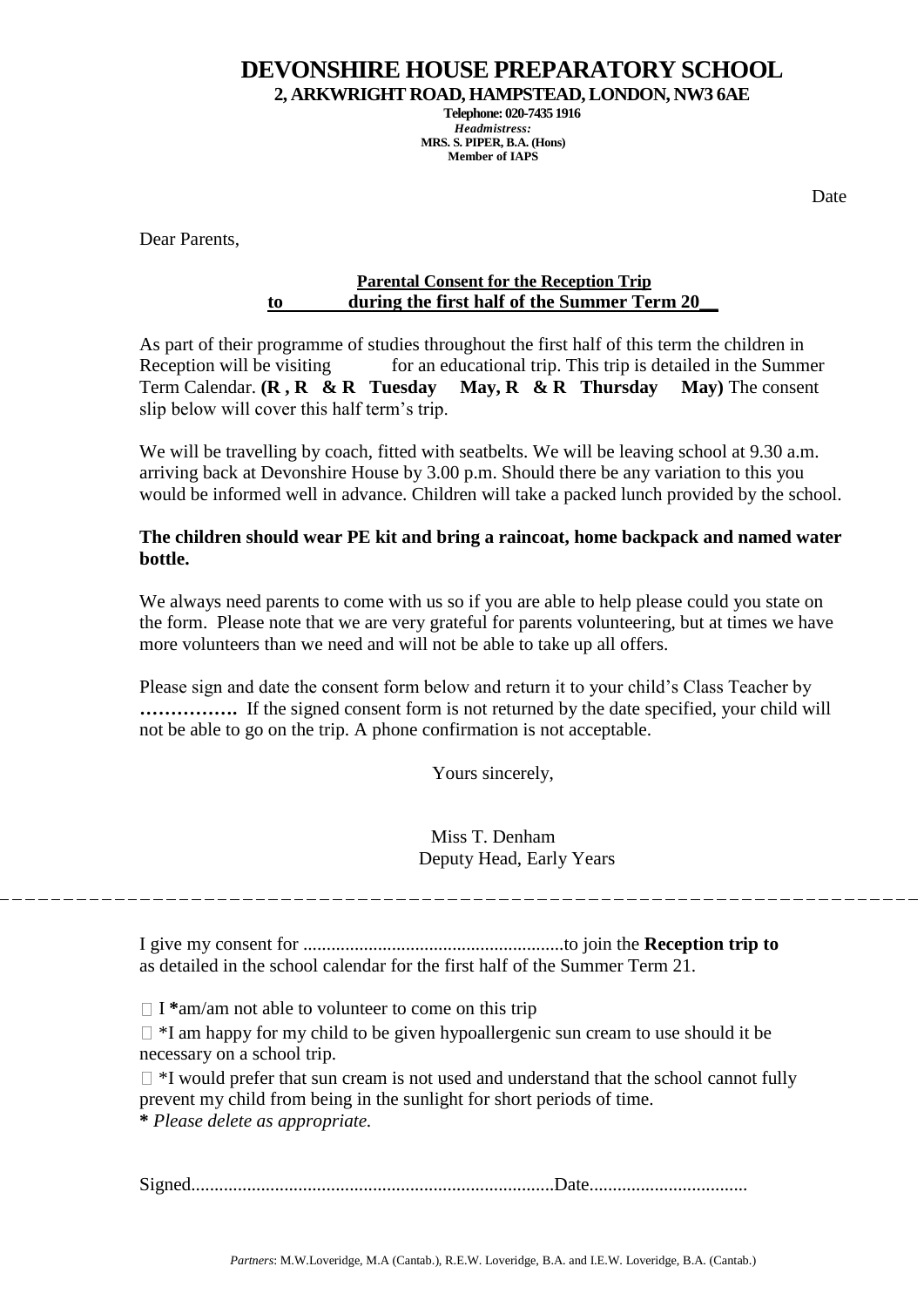**2, ARKWRIGHT ROAD, HAMPSTEAD, LONDON, NW3 6AE**

**Telephone: 020-7435 1916** *Headmistress:* **MRS. S. PIPER, B.A. (Hons) Member of IAPS**

Date

<span id="page-21-0"></span>Dear Parents,

## **Parental Consent for the Pre Reception Trip to during the first half of the Summer Term 20\_\_**

As part of their programme of studies throughout the first half of this term the children in Pre Reception will be visiting for an educational trip. This trip is detailed in the Summer Term Calendar. **(PR , PR & PR Tuesday May, PR & PR Wednesday** 

 **May)** The consent slip below will cover this half term's trip.

We will be travelling by coach, fitted with seatbelts. We will be leaving school at 9.30 a.m. arriving back at Devonshire House by 3.00 p.m. Should there be any variation to this you would be informed well in advance. Children will take a packed lunch provided by the school.

## **The children should wear PE kit and bring a raincoat.**

We always need parents to come with us so if you are able to help please could you state on the form. Please note that we are very grateful for parents volunteering, but at times we have more volunteers than we need and will not be able to take up all offers.

Please sign and date the consent form below and return it to your child's Class Teacher by . If the signed consent form is not returned by the date specified, your child will not be able to go on the trip. A phone confirmation is not acceptable.

Yours sincerely,

Miss T. Denham Deputy Head, Early Years

I give my consent for ........................................................to join the **Pre Reception trip to**  as detailed in the school calendar for the first half of the Summer Term 21.

□ I <sup>\*</sup>am/am not able to volunteer to come on this trip

 $\Box$  \*I am happy for my child to be given hypoallergenic sun cream to use should it be necessary on a school trip.

 $\Box$  \*I would prefer that sun cream is not used and understand that the school cannot fully prevent my child from being in the sunlight for short periods of time. **\*** *Please delete as appropriate.* 

Signed..............................................................................Date..................................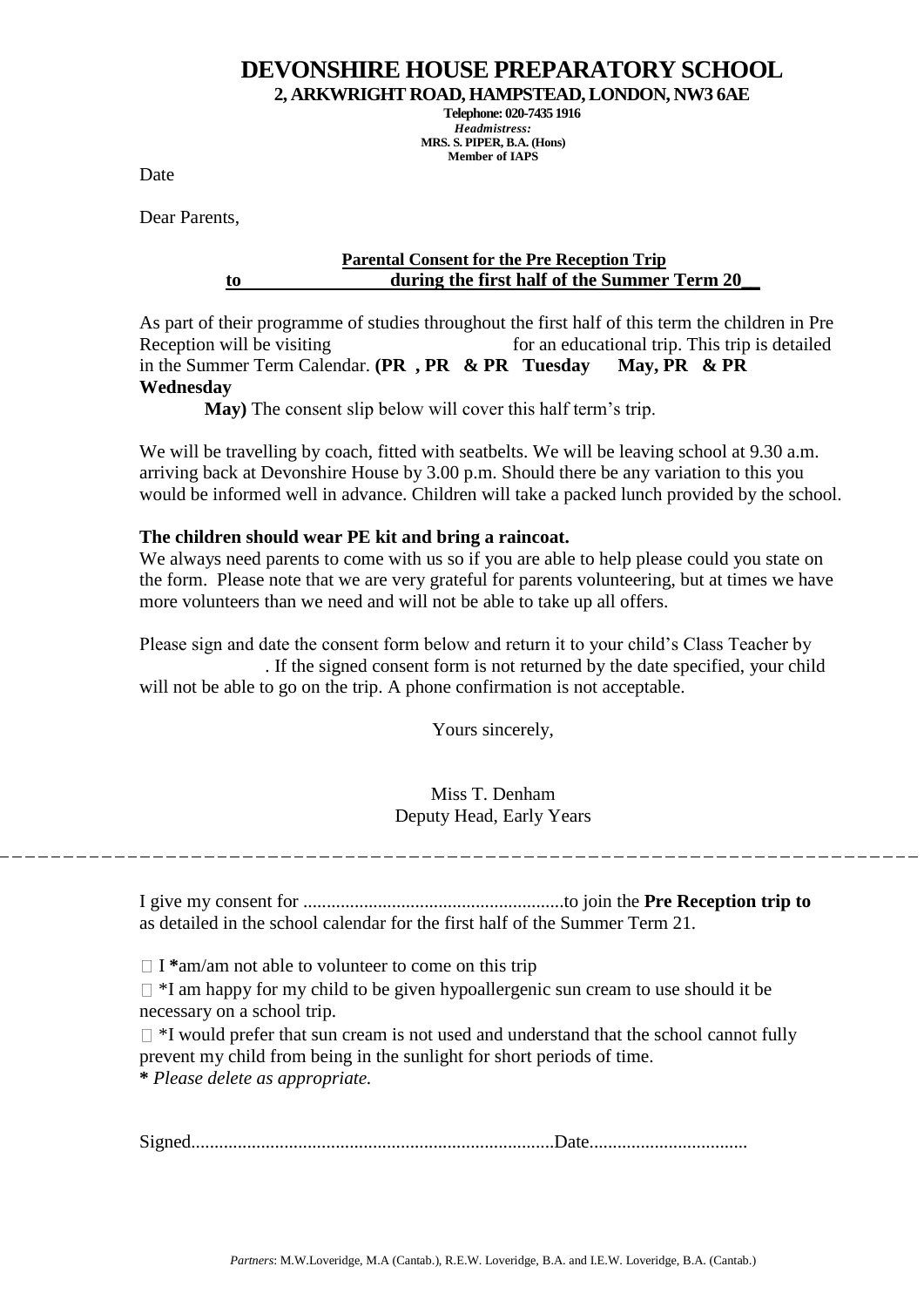

**DEVONSHIRE HOUSE SCHOOL Parents Guide To Helping On School Trips**

## *Parents Guide To Helping On School Trips*

<span id="page-22-0"></span>Thank you for volunteering to help on our school trip. We would just like to take this opportunity to remind you of the procedure for ensuring the safety of everyone on the trip and of the responsibilities for all adults involved today.

• Get to know your group & regularly headcount You will be responsible for a particular group **(which will not include your own child)** and will have a complete list of these children plus any other relevant information. Children are instructed to remain with their group and the group adult at all times therefore we ask that you headcount your group, either out loud or just mentally, as they move around the venue, keeping a close eye on them at all times.

## • Support the teachers' instructions

The Group Leader retains full responsibility for the whole class at all time. Please support them by encouraging the children in your group to follow instructions quickly and sensibly.

First Aid

The Group Leader / Class / Form teacher will have a First Aid kit in case of minor accidents, as well as any medication for individual children. There will be a qualified first aider present on all trips.

• Staying safe

Help us to ensure that the children do not put themselves in potentially hazardous situations. Speak to the Group Leader / Class / Form Teacher immediately if you are concerned about the health and safety or behaviour of any child at any time.

- No smoking, no mobile phones, no hot drinks please! For the protection of both adults and pupils.
- London Underground safety A parent and a teacher stand in the doorway opposite each other, half on half off the tube and hand the children into the carriage, encouraging them to 'Mind the gap'.
- Please do not take photographs Staff will be equipped with a school camera. Please discourage members of the general public from taking photos of our children.
- Incidents / situations

As adult helpers we request you to please keep in confidence any incident or situation which you become aware of. Any information about a child or what happens on a trip should only be passed onto the child's parent by their Class / Form Teacher.

 $\bullet$  Loans / gifts

Please do not provide children in your group, including your own, with any money, food or gifts during the day.

Finally, try to talk to the children throughout about what you are seeing and doing; ask open questions that encourage the children to think and extend their learning. Please support them to complete any tasks that have been given, but try not to do the work for them.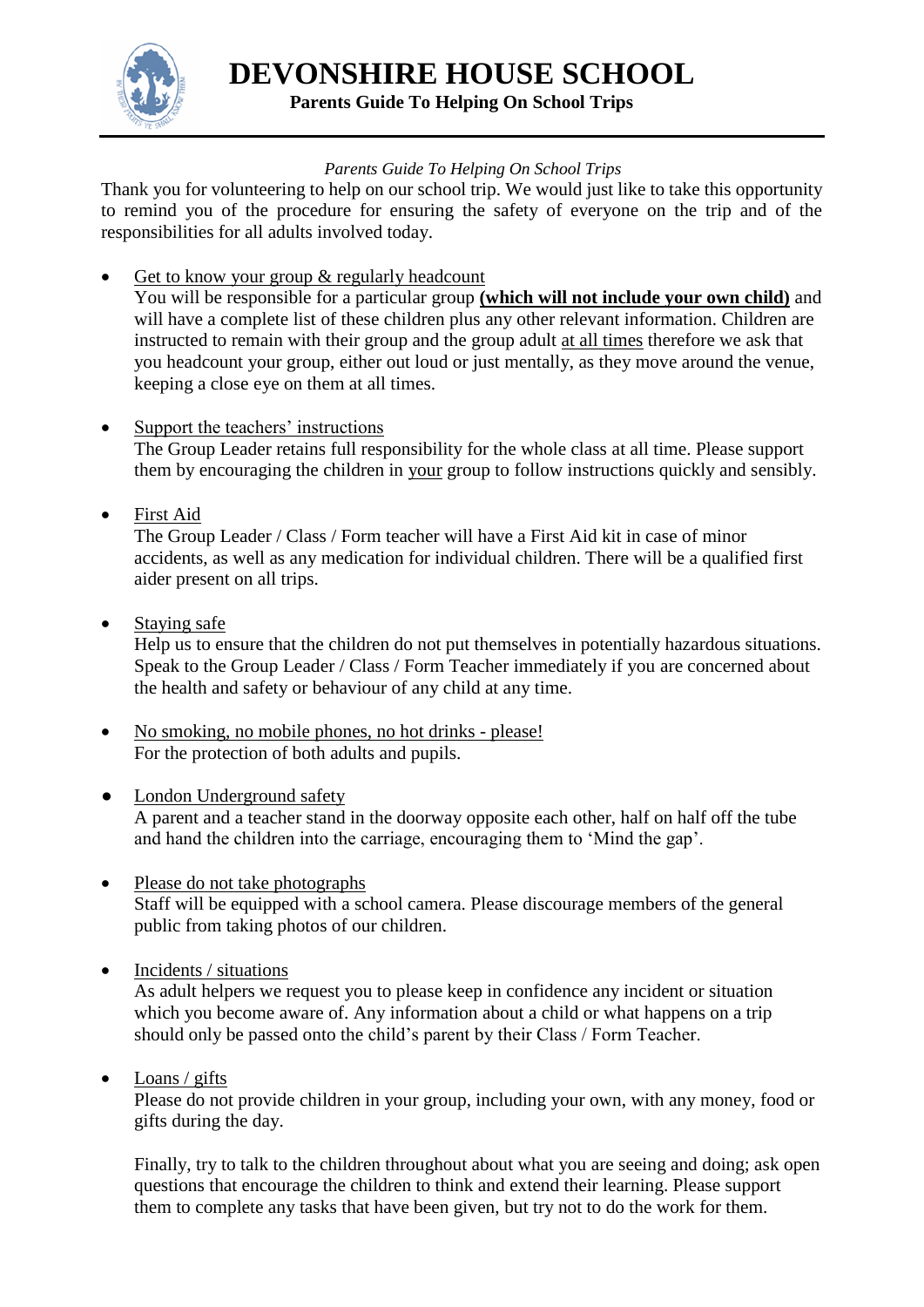

**Parental Consent Form for Residential Trips**

*This form is to be completed by Parents/Guardians and returned to Party Leader*

*Parental Consent Form for Residential Trips*

## <span id="page-23-0"></span>*This form is on Firefly*

Trip to:

Party Leader:

**Contact Information**

| Pupil's Name<br>$\vert$ (exactly as on passport) |  |
|--------------------------------------------------|--|
| Date of Birth                                    |  |

| Parent's Name and Initials |                                                          |
|----------------------------|----------------------------------------------------------|
| Home Address               | Other contact address, if needed for duration of<br>trip |

| Telephone numbers: | Home | Work | Mobile |
|--------------------|------|------|--------|
|                    |      |      |        |
|                    |      |      |        |
|                    |      |      |        |
|                    |      |      |        |

| Telephone number to be published to all group   |  |
|-------------------------------------------------|--|
| members parents and staff for emergency contact |  |
|                                                 |  |

| Alternative main emergency contact: |         |                |  |  |
|-------------------------------------|---------|----------------|--|--|
| Name                                | Address | Contact number |  |  |
|                                     |         |                |  |  |
|                                     |         |                |  |  |
|                                     |         |                |  |  |
|                                     |         |                |  |  |

| <b>Passport details:</b>                        |                       |  |
|-------------------------------------------------|-----------------------|--|
| Passport number: (for overseas trips only)      | Passport Expiry date: |  |
| British passport YES/NO<br>If no, give details: |                       |  |

## **Declaration:**

The above information is correct, should there be any alterations to these details, I will contact the Party Leader.

Signed…………………………………………………………………………………………………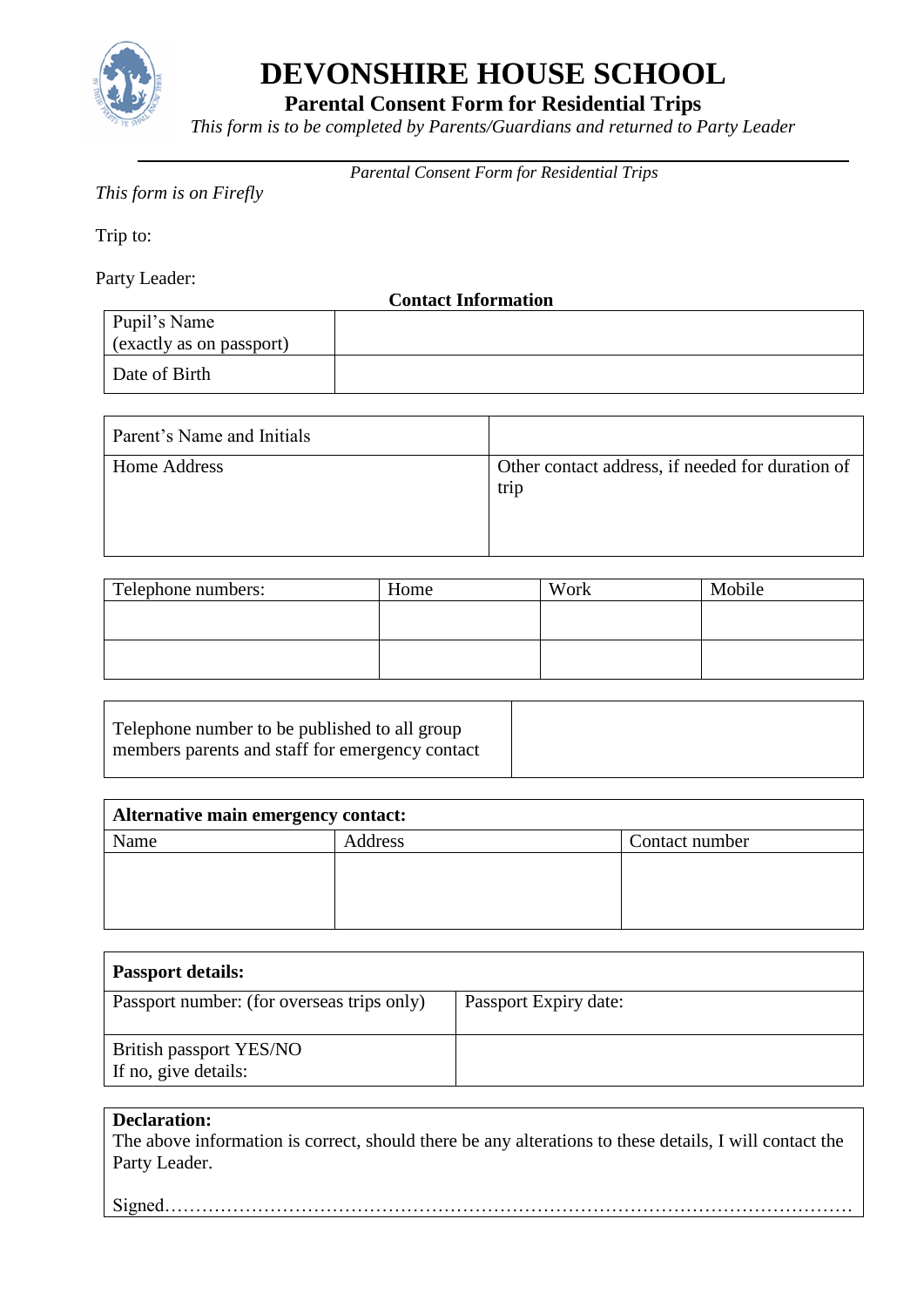## **Medical Information**

*This information is strictly confidential and will only be circulated to members of staff on the trip.*

Does your son/daughter suffer from any allergies or condition requiring medical treatment, including medication? YES / NO

If yes, please give details below. Please include anything that the school is already aware of.

*If medication is required for your son/daughter during the trip there must be a sufficient supply for the duration of the trip, it must be in its original container/packaging, with clear instructions as to the dosage and written details about the drug.* 

Is your son / daughter receiving medical treatment of any kind from your Doctor or Hospital? YES / NO

If yes, please give details below.

Has your son/daughter been hospitalised for any reason within the last twelve months? YES / NO

If yes, please give details below. (this is for insurance cover purposes) Also has your son daughter had a recent illness or injury (i.e. within the last twelve months) that may affect their involvement in this trip?

Please delete any of the following medicines *YOU DO NOT* wish your child to be given, if felt appropriate by a member of staff on the trip:

| Medicine                               | Please tick if you are <b>NOT</b> happy for staff to give to<br>your child |
|----------------------------------------|----------------------------------------------------------------------------|
| Calpol                                 |                                                                            |
| Travel sickness tablets                |                                                                            |
| Antihistamine syrup (Piriton) or cream |                                                                            |

Is your child allergic to plasters? YES / NO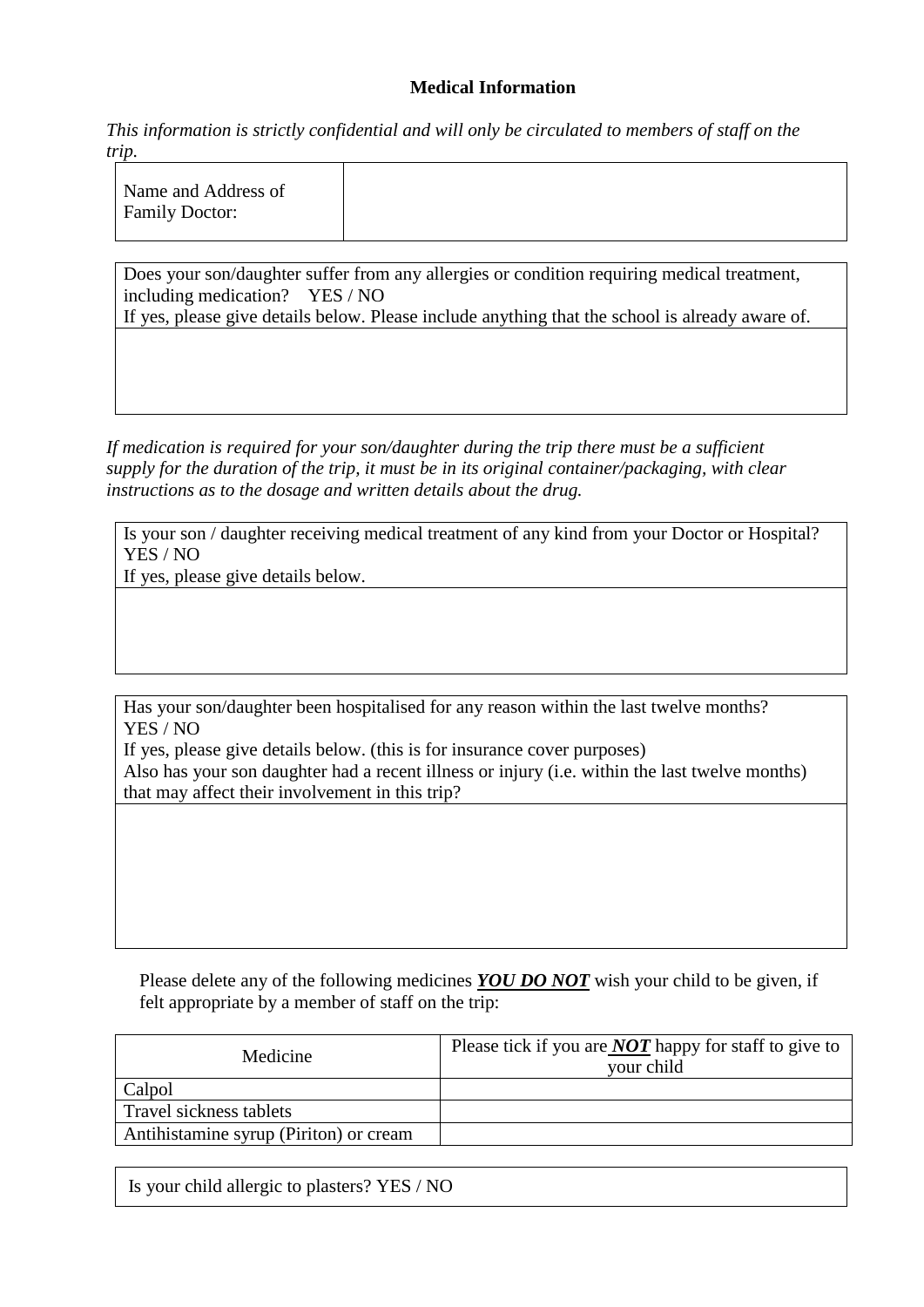Has your child been vaccinated for Tetanus? YES / NO If yes, please give date of last injection and if booster has been given.

Does your son / daughter have any special dietary requirements, including vegetarian, no pork etc. YES / NO If yes please give details below.

You will also find attached to this form a 'What I **Will** Eat' form. Please fill in with your child and return to Party leader asap.

#### **Swimming**

Can your child swim a minimum of 50 metres? YES / NO (not necessarily a pre-requisite)

Do you give consent for your child to participate in supervised water activities? YES / NO

Trip Specific Details:

#### **Insurances**

Travel Cover:

On UK trips the school will secure travel insurance from the tour company but general reliance is placed on the NHS and emergency services. The cost of the cover is included in the charge for the trip.

On all overseas trips the school secures a comprehensive travel insurance policy. Details of the policy will be made available as part of the pre-trip briefing process for parents. The cost of the cover is included in the charge for the trip.

#### **Expectations of Pupils**

It will be appreciated that in offering to take the participating pupils on this trip, the staff are incurring a considerable responsibility, which they wish to discharge to the greatest possible satisfaction of all concerned, and above all in complete safety and with as little worry as possible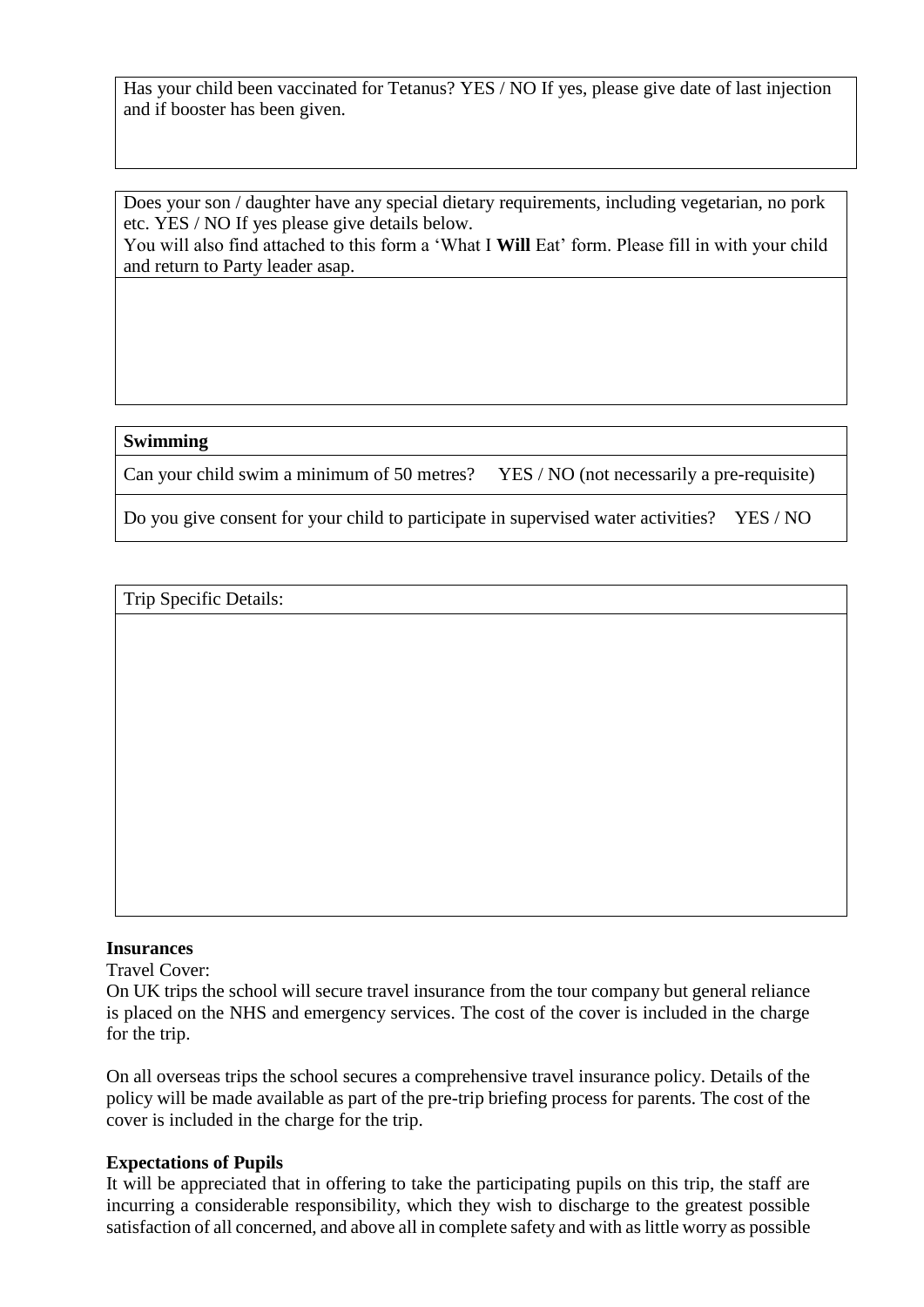on their own part and that of the pupils. Would you therefore please read the attached Code of Conduct with your child and return it to the party Leader signed by you and your child.

## **Declaration**

- I agree to my son / daughter taking part in this visit and, having read the information, agree to him / her taking part in any or all of the activities described.
- I agree to reimburse any member of staff for any costs and expenses incurred and or sums reasonably disbursed by her /him on behalf of my son / daughter during or as a result of the trip.
- I acknowledge the expectations of my son's /daughter's behaviour as outlined in the Code of Conduct.
- I have noted where and when pupils are due to be picked up and returned, and understand that I am responsible for my son / daughter being on time and being picked up on time.
- I understand the limitations of the insurance cover provided.
- I understand that the emergency contact numbers I have given will be available to all staff on the trip, as will be the relevant medical information.
- I understand that any mobile phone (if allowed), Ipod or other allowed electronic device or valuables are entirely the responsibility of my child.
- I understand that the staff taking my child on the trip will act in loco parentis and that this applies to all circumstances and in particular to any medical treatment or dental treatment required at any time. In the event that my son/ daughter needs urgent treatment on the advice of a qualified medical practitioner, i.e. the administration of a general anaesthetic, a surgical operation and or a blood transfusion and I/we cannot be reached for permission, I/we do grant the party leader …..……………… the authority to give this permission on my/our behalf. YES / NO

## **Please rest assured every attempt will be made to contact you first on the emergency numbers supplied.**

 I will notify the Party Leader in writing immediately of any changes in the particulars given in this statement.

| I confirm I have read the above and consent to it. |                       |  |
|----------------------------------------------------|-----------------------|--|
| Signed                                             | Print name            |  |
|                                                    | $\cdots$              |  |
| Date                                               | Relationship to child |  |
|                                                    |                       |  |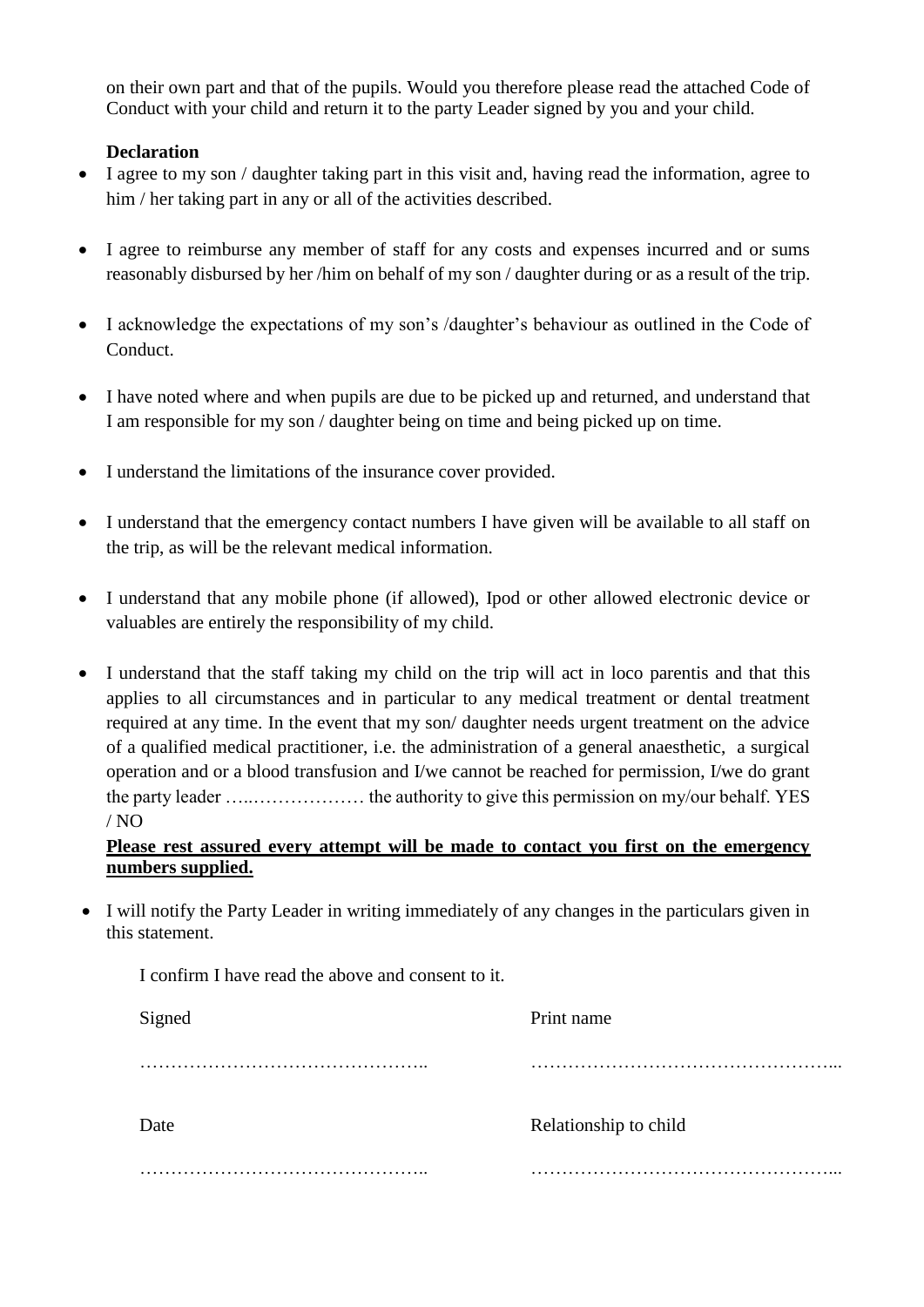

**Code of Conduct for Residential Trips**

*Code of Conduct for Residential Trips*

<span id="page-27-0"></span>This Code of Conduct has been designed so that all members of the group are able to take full responsibility for their conduct during the trip.

I understand and agree to the following:

- To treat each member of the group with respect and consideration at all times, taking into account their feelings and the fact that they are away from home.
- To always listen carefully and follow instructions given by teachers and activity leaders.
- To keep my accommodation clean and tidy at all times and report any damage to a teacher.
- To always be on time for sessions and meal times. (Failure to do so could lead to delays in the restaurant and less time on activity sessions).
- To eat a balanced diet every day including fruit and vegetables as agreed with my teachers prior to the trip.
- To act sensibly at all times and follow the directions of the member of staff on each session, be they DHS staff or centre staff, so that I never do anything to compromise my own or anyone else's safety at any time.
- Never to use any equipment or an activity area unless given permission.
- Not to disturb any other guest or staff member by being unnecessarily loud or inconsiderate in any other way.
- To show consideration for the environment, abide by the country code and treat all areas of the accommodation and or centre with respect.
- To use litter bins provided at all times.
- To have the time of my life which I will never forget.

Signed………………………………………………………………………….. (Child)

Signed…………………………………………………………………………. (Parent)

Date………………………………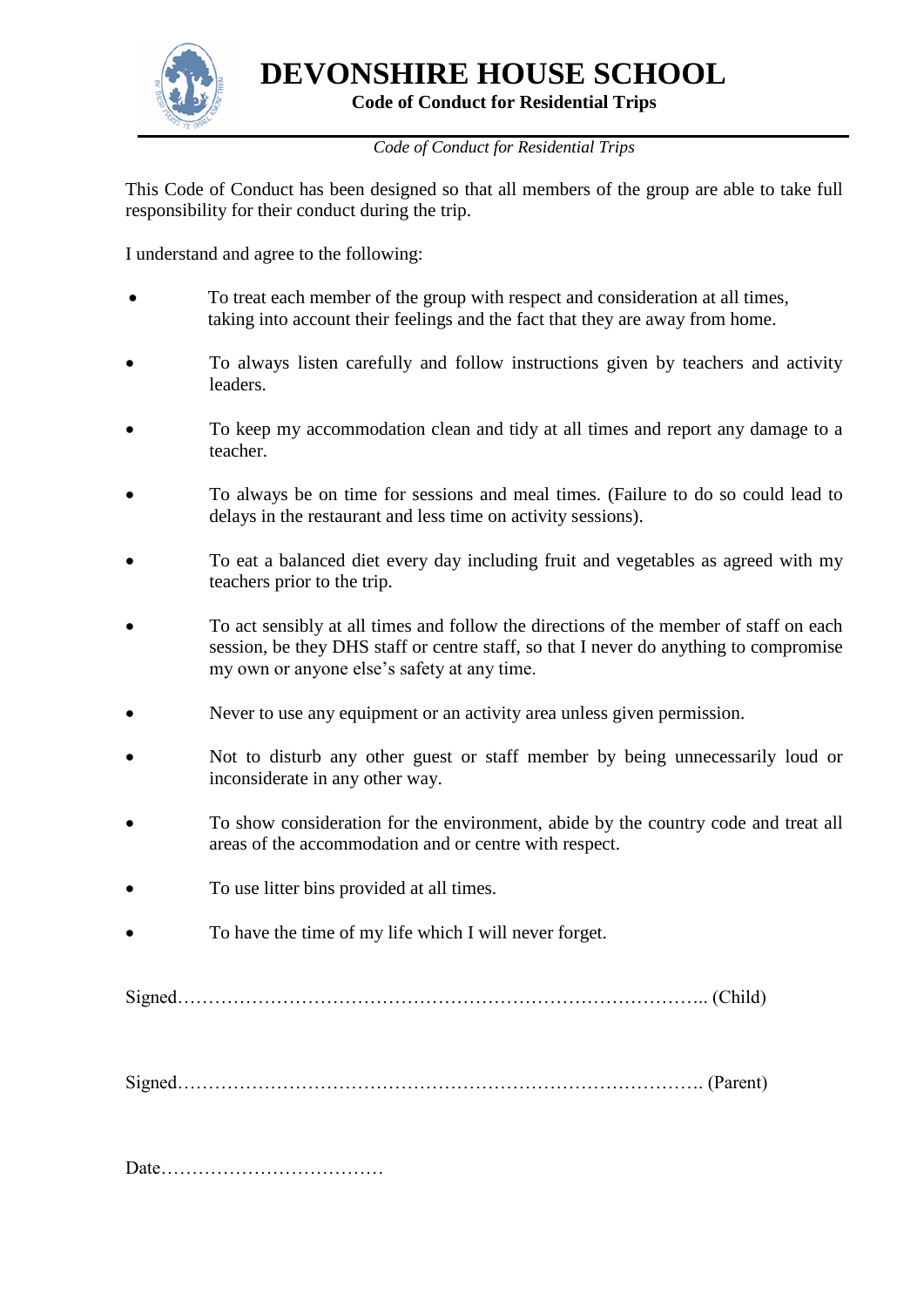

## **Information Sharing Agreement**

*Information Sharing Agreement*

<span id="page-28-0"></span>This **Information Sharing Agreement** defines the arrangements for processing data between

Devonshire House School and the travel company named in the right hand box below.

|                         | Delete and add Travel company name and |
|-------------------------|----------------------------------------|
| Devonshire House School | address here:                          |
| 2 Arkwright Road        |                                        |
| Hampstead               |                                        |
| NW3 6AE                 |                                        |
|                         |                                        |
|                         |                                        |

The following information about students and staff;

- Medical and dietary needs
- Full name and date of birth

Is being shared by Devonshire House school to enable the travel company named above to organise a school trip for our students and staff travelling

between……………………….……(dates) …………………………..

- The information is shared securely with …………………………….(Company name)
- The information is stored securely by (Company name)

………………………………who will not pass any details on to any other

organisation, unless agreement has been obtained from Devonshire House School and providing the sharing is to help make the trip possible

 ………………………… (Company name) agrees to destroy the data once the trip and all related matters have been concluded

This agreement must be formally approved and signed by both parties before any information sharing takes place. Both parties will ensure that the ISA and any associated documents are known and understood by all staff involved in the process.

| <b>Originating Organisation</b>                   | <b>Partner Organisation</b>                                                                                                                                                                                                                                                                                        |
|---------------------------------------------------|--------------------------------------------------------------------------------------------------------------------------------------------------------------------------------------------------------------------------------------------------------------------------------------------------------------------|
| Devonshire House School                           | Company name: $\frac{1}{2}$ $\frac{1}{2}$ $\frac{1}{2}$ $\frac{1}{2}$ $\frac{1}{2}$ $\frac{1}{2}$ $\frac{1}{2}$ $\frac{1}{2}$ $\frac{1}{2}$ $\frac{1}{2}$ $\frac{1}{2}$ $\frac{1}{2}$ $\frac{1}{2}$ $\frac{1}{2}$ $\frac{1}{2}$ $\frac{1}{2}$ $\frac{1}{2}$ $\frac{1}{2}$ $\frac{1}{2}$ $\frac{1}{2}$ $\frac{1}{2$ |
| Trip leader                                       | Name and position within company                                                                                                                                                                                                                                                                                   |
| Name: $\frac{1}{2}$ _ _ _ _ _ _ _ _ _ _ _ _ _ _ _ |                                                                                                                                                                                                                                                                                                                    |
| Position: _______________                         | Position: ___________________                                                                                                                                                                                                                                                                                      |
|                                                   | Signature: __________________                                                                                                                                                                                                                                                                                      |